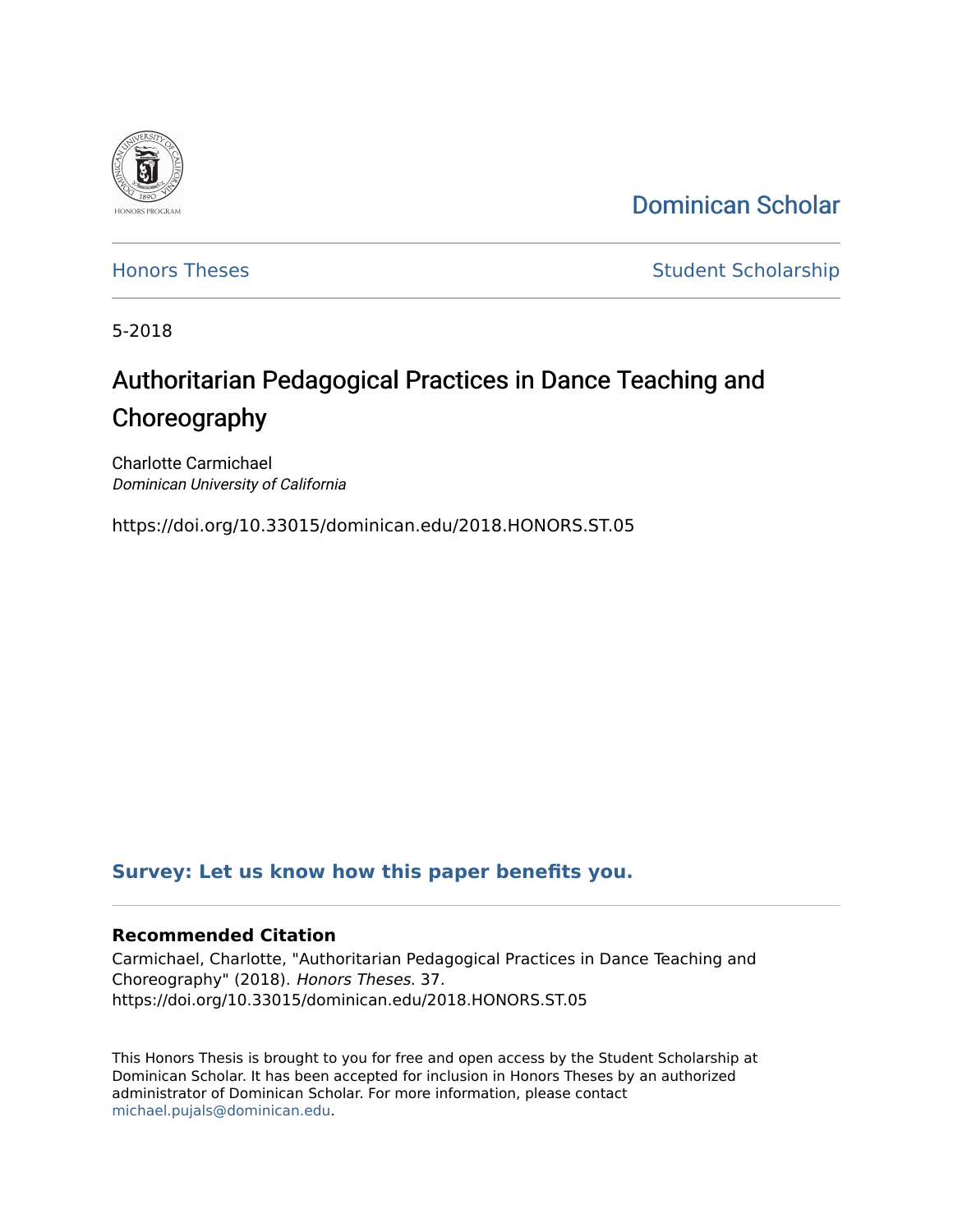## **Authoritarian Pedagogical Practices in Dance Teaching and**

### **Choreography**

#### **Abstract**

This paper examines the authoritarian pedagogical practices found in educational settings and more specifically, in Western classical and contemporary dance training and rehearsals. These practices have been a part of dance for centuries, and their legacy has had severe impacts on the ethical, psychological, and political undercurrent of students' educational and professional experiences. First, the historical roots of authoritarian teaching techniques are presented. Next, the ways in which dance teachers and choreographers employ authoritarian teaching behaviors are considered and examined. Finally, in hopes of providing a better template for the future, an overview of the ways in which some dance teachers conversely attempt to create democratic classrooms is examined. Research for this paper has been conducted using a variety of articles referencing dance history, performing arts psychology, sports psychology, anthropological studies of education, and critiques of dance training and rehearsals. Interviews with dance teachers, choreographers, and students are also included.

#### **Document Type**

Honors Thesis

**Degree Name**  Bachelor of Fine Arts

#### **Department**

Music, Dance and Performing Arts

### **First Reader**

Molly Rogers, MFA

### **Second Reader**

Gay Lynch, PhD

#### **Keywords**

Dance, choreography, authoritarian, democratic, dance history

#### **Subject Categories**

Art Practice | Arts and Humanities | Dance | Fine Arts | History | Women's Studies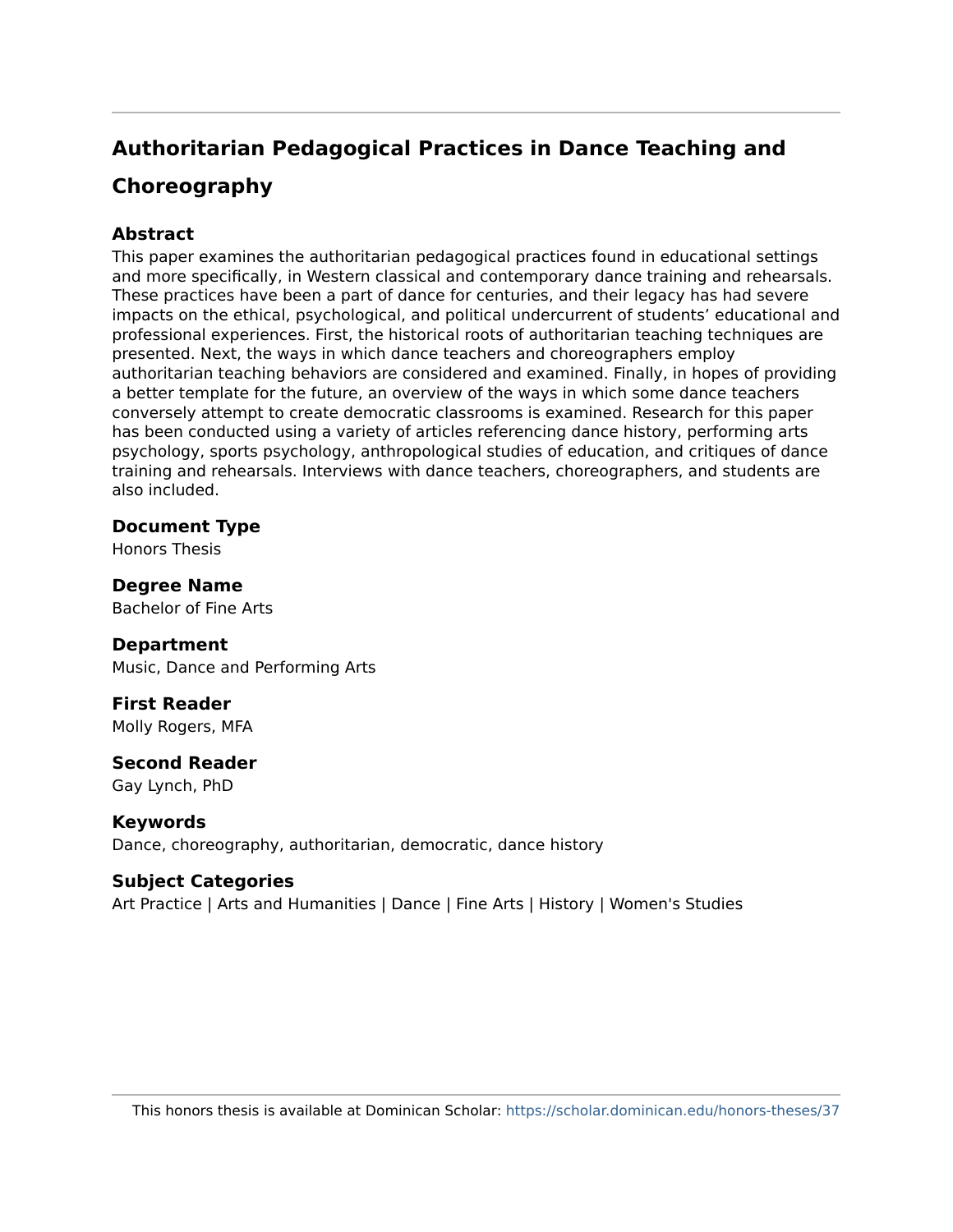### Authoritarian Pedagogical Practices

in

## Dance Teaching and Choreography

By Charlotte Carmichael

Submitted in partial fulfillment of the requirements of the

Department of Dance and Honors Program

Dominican University of California

2018

First Reader: Professor Molly Rogers Department: Humanities and Dance

Second Reader: Dr. Gay Lynch Department: Religion and Philosophy

Honors Director: Dr. Gigi Gokcek Department: Political Science and

International Studies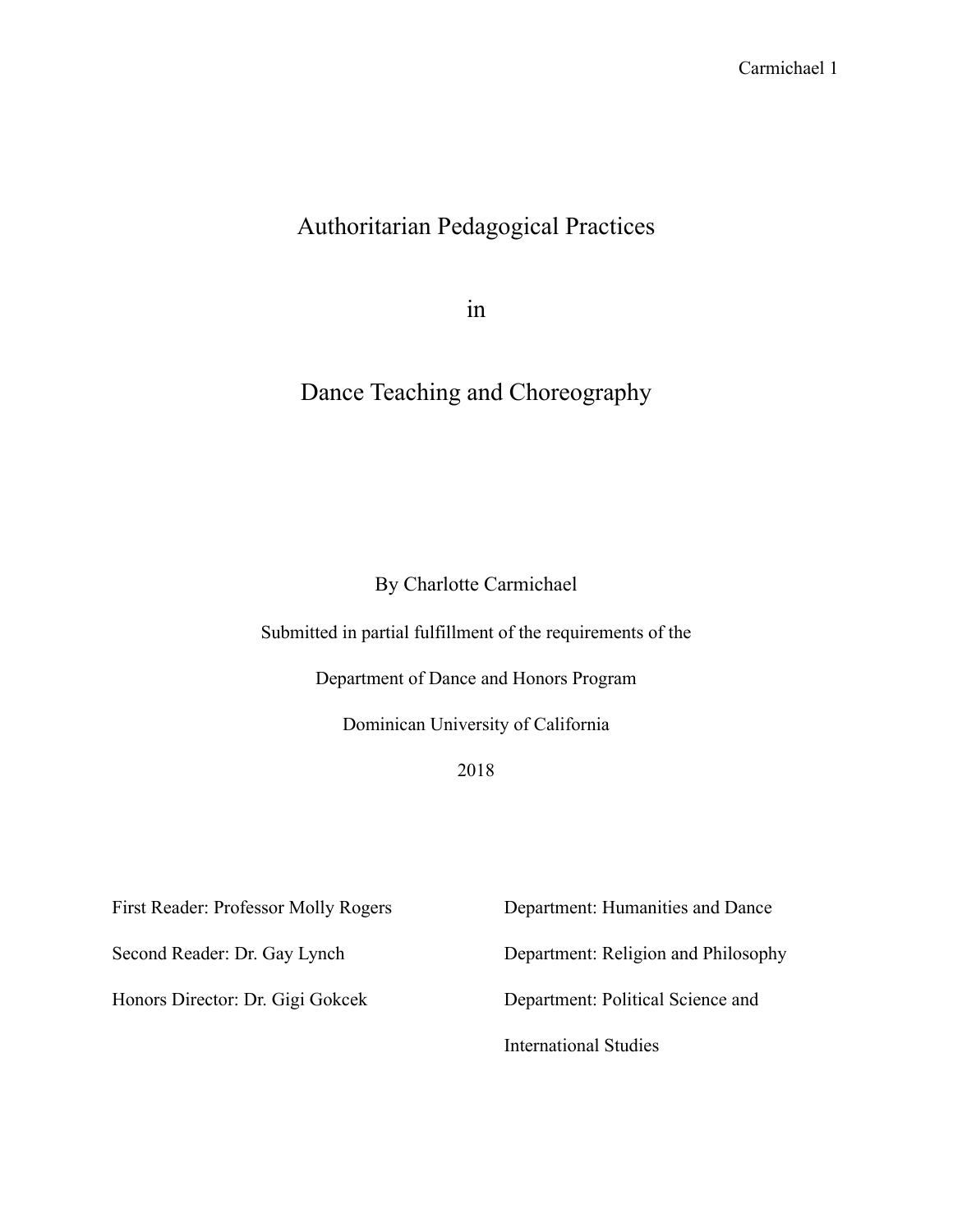#### **Abstract**

This paper examines the authoritarian pedagogical practices found in educational settings and more specifically, in Western classical and contemporary dance training and rehearsals. These practices have been a part of dance for centuries, and their legacy has had severe impacts on the ethical, psychological, and political undercurrent of students' educational and professional experiences. First, the historical roots of authoritarian teaching techniques are presented. Next, the ways in which dance teachers and choreographers employ authoritarian teaching behaviors are considered and examined. Finally, in hopes of providing a better template for the future, an overview of the ways in which some dance teachers conversely attempt to create democratic classrooms is examined. Research for this paper has been conducted using a variety of articles referencing dance history, performing arts psychology, sports psychology, anthropological studies of education, and critiques of dance training and rehearsals. Interviews with dance teachers, choreographers, and students are also included.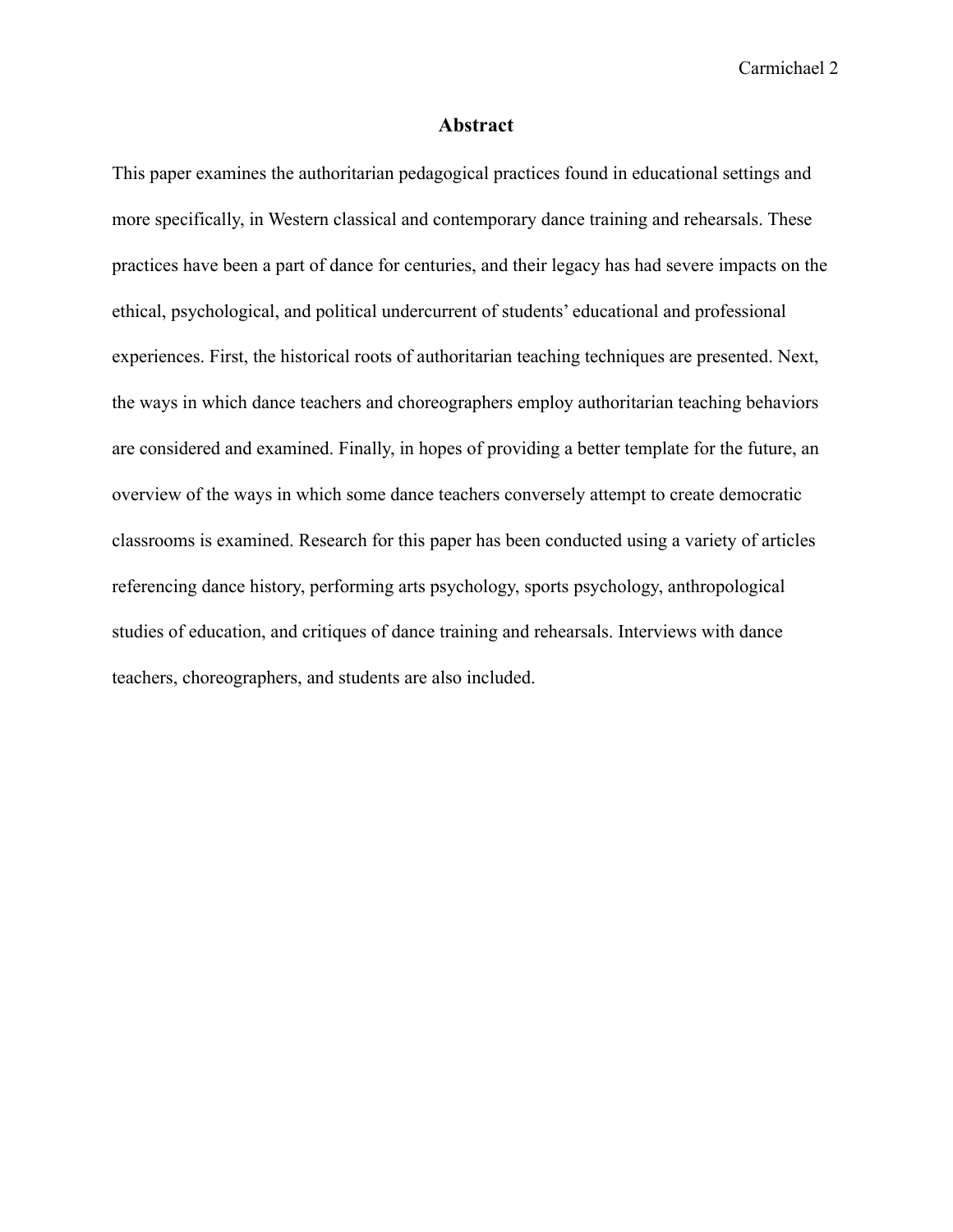"This is the oppressor's language, yet I need it to talk to you"

-Adrienne Rich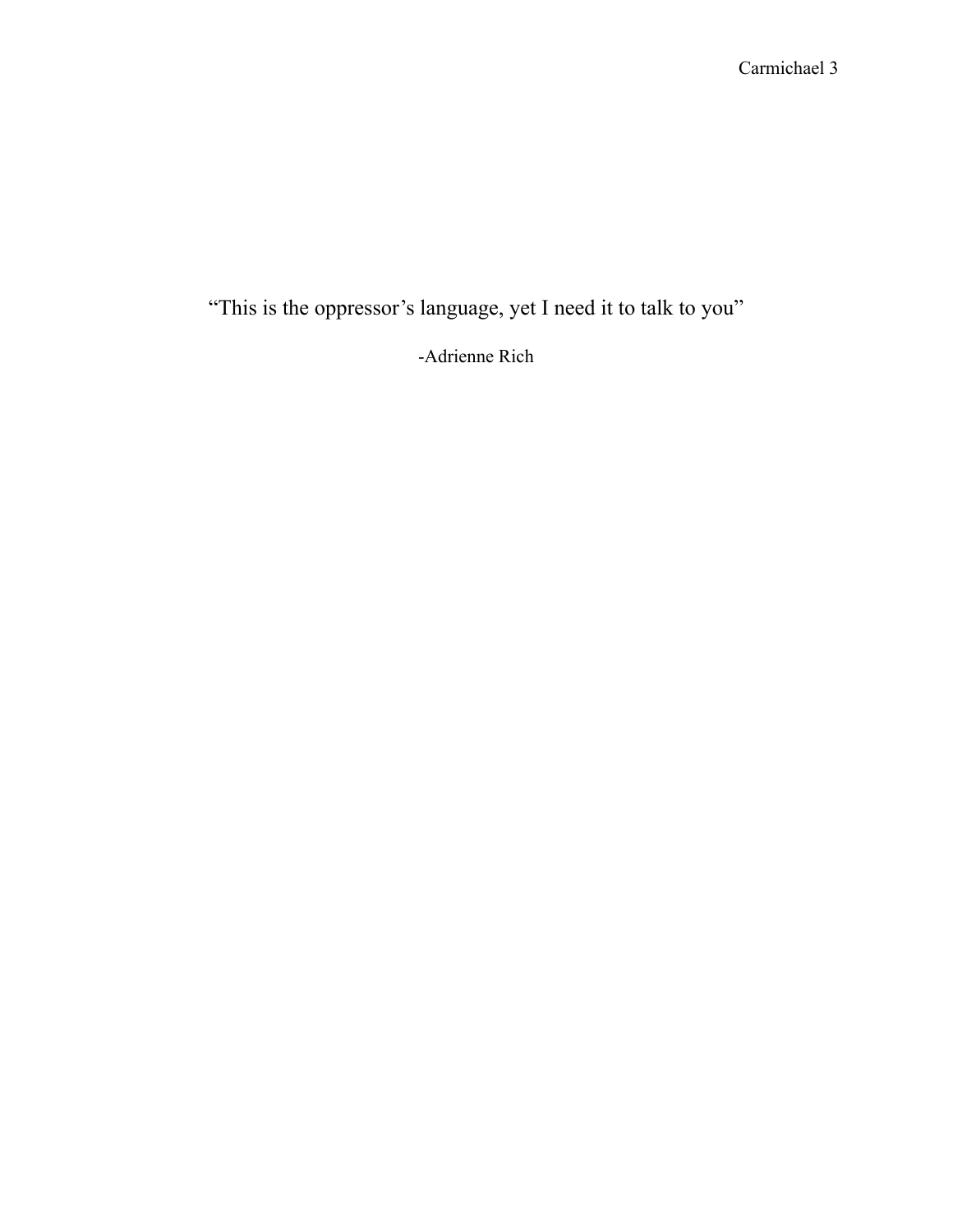#### **Introduction**

 The first component of a Dance Major's thesis is choreographing their Senior Project. During the process for creating their piece, each senior is in charge of every aspect of their project. I had an incredibly difficult time navigating my role at the front of the room: I was unsure of how to facilitate an environment of collaboration in which I could still produce a piece that managed to meet the high standards I had for myself. It was difficult to find a balance between pushing my dancers and forcing my dancers to do things they didn't feel comfortable doing. My discomfort as a choreographer led me to begin to examine why it felt so strange for me to be in a position of power, and I realized that it was due largely to the authoritative components of most dance educations, including my own. I believe that the primary reason I was unsure of how to step into this leadership position was due to my own experiences and trauma involving authoritarian teachers, coupled with my encounters with democratic teachers.

I chose this thesis topic in an effort to understand my own approach and experience at the front of the room throughout my choreographic process. This research and writing became a way to make sense of why dance is taught the way it is and what the ideal methods should be: as Henry Giroux and Peter McLaren assert, we must combine "pedagogical practices engaged in creating a new language, rupturing disciplinary boundaries, decentering authority, and rewriting the institutional and discursive borderlands in which politics becomes a condition for reasserting the relationship between agency, power, and struggle" (Giroux and McLaren qtd. in hooks 129). This paper serves as my small contribution to their mission to create a more democratic classroom. This is something that can only be achieved if the cyclical nature of traumatic authoritarian pedagogical approaches is eliminated from the dance world.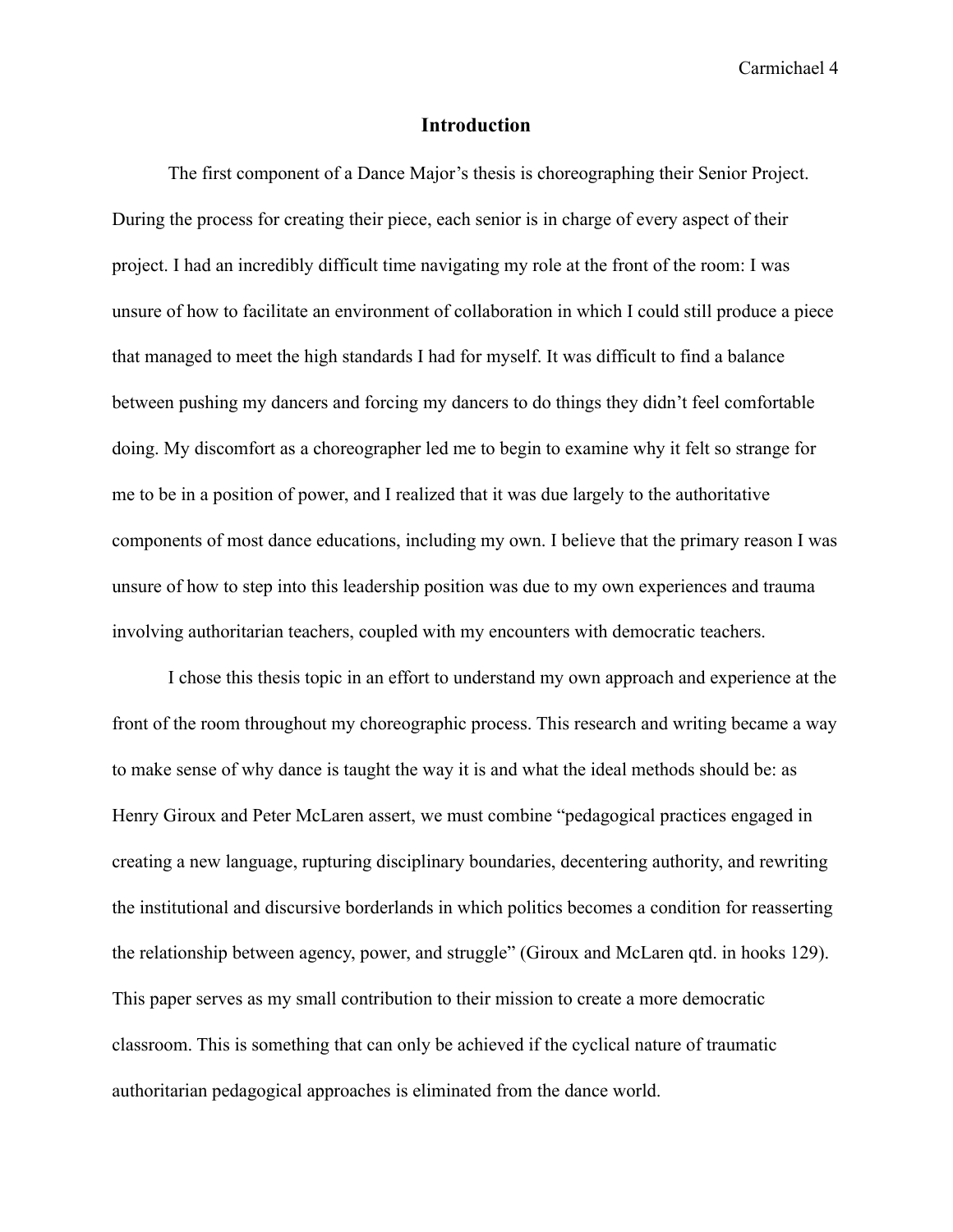Adrienne Rich's quote about being forced to speak with the oppressor's language in order to communicate effectively offers a reason for the continuation of this cycle of authoritarian practices. Dancers who want to impress their authoritarian teachers must adhere to the strict codes of oppression that authoritarian teachers enforce. This results in psychological and habitual ramifications that often mean dancers adhere to a culture of oppression throughout their professional careers and potentially continue to perpetuate an authoritarian culture once they become teachers themselves.

 While dance education has the potential to be beneficial physically and psychologically, in my 17 years of training I have observed that it may also produce an environment that creates a climate of obedience without question, a distorted sense of self-worth, and an amalgamation of fear of and admiration for teachers. Robin Lakes writes in her article "The Messages behind the Methods: The Authoritarian Pedagogical Legacy in Western Concert Dance Technique Training and Rehearsals" about the embedded pedagogical messages that dance teachers employ to create a negative culture in the studio. "The lay public may be amazed at the horrors inflicted in the name of dance, an art form that many associate with freedom, expressivity, passion, and abandon…dance technique classes and rehearsals seem to remain one of the last holdouts or bastions for outmoded teaching ideologies passed on and preserved from earlier eras" (3).

 In the process of investigating my research, I reached out to my classmates and asked to hear their stories about their experiences in dance education prior to attending college. I was immediately struck by common themes of authoritarianism in the memories that my classmates shared. One of my peers named Amy\* shared a story that was particularly troublesome. Amy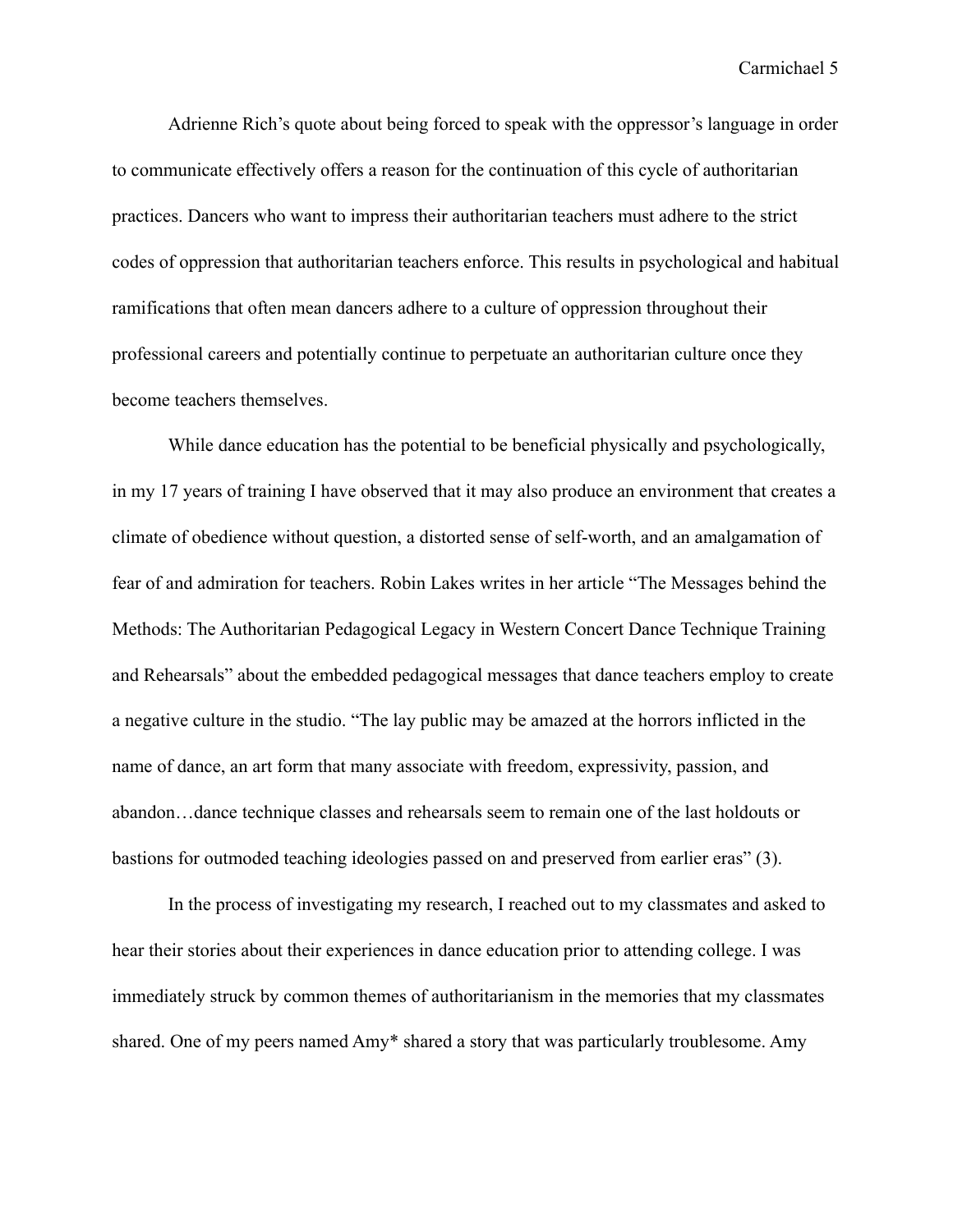went to an audition with her dance teacher because her parents had to work. The teacher encouraged her not to eat for the two days leading up to the audition. The night before the audition, the dance teacher kept Amy up until 2am, telling her she was too overweight to ever have a successful career in dance. Amy was 13 years old. Two years later, the same teacher took Amy to a crowded Starbucks and asked her repeatedly how much she weighed, and reiterated that she would continue to be unsuccessful in the dance world if she did not lose weight. Amy's teacher was later diagnosed with PTSD, due to an abusive relationship with her parents and had a severe eating disorder when she was young.

 Amy says that she continued to work with this teacher because the teacher would threaten to ruin her reputation with the other dance teachers in the area if Amy left her, meaning she would be unable to dance at all. Amy also mentions that because she was so young she was scared to tell her parents what was happening because she was afraid they would force her to stop dancing. Amy states that this teacher would behave completely differently towards her at times: calling her her protegé, saying she loved Amy as if she were her daughter, and saying Amy reminded her of herself.

 From analysis of these events in Amy's early dance training, it is clear that the teacher wanted Amy to look to her unquestioningly for guidance in regards to what she ate, how she looked, and who else her teacher might be. The message that Amy's teacher's actions demonstrate is that the teacher needed to have absolute control over Amy's education. Amy says these experiences negatively impacted her relationship to both dance and food. When I requested that my peers tell me stories about trauma in their early dance education prior to coming to Dominican, over half of the eleven women in my class had similar anecdotes to share. A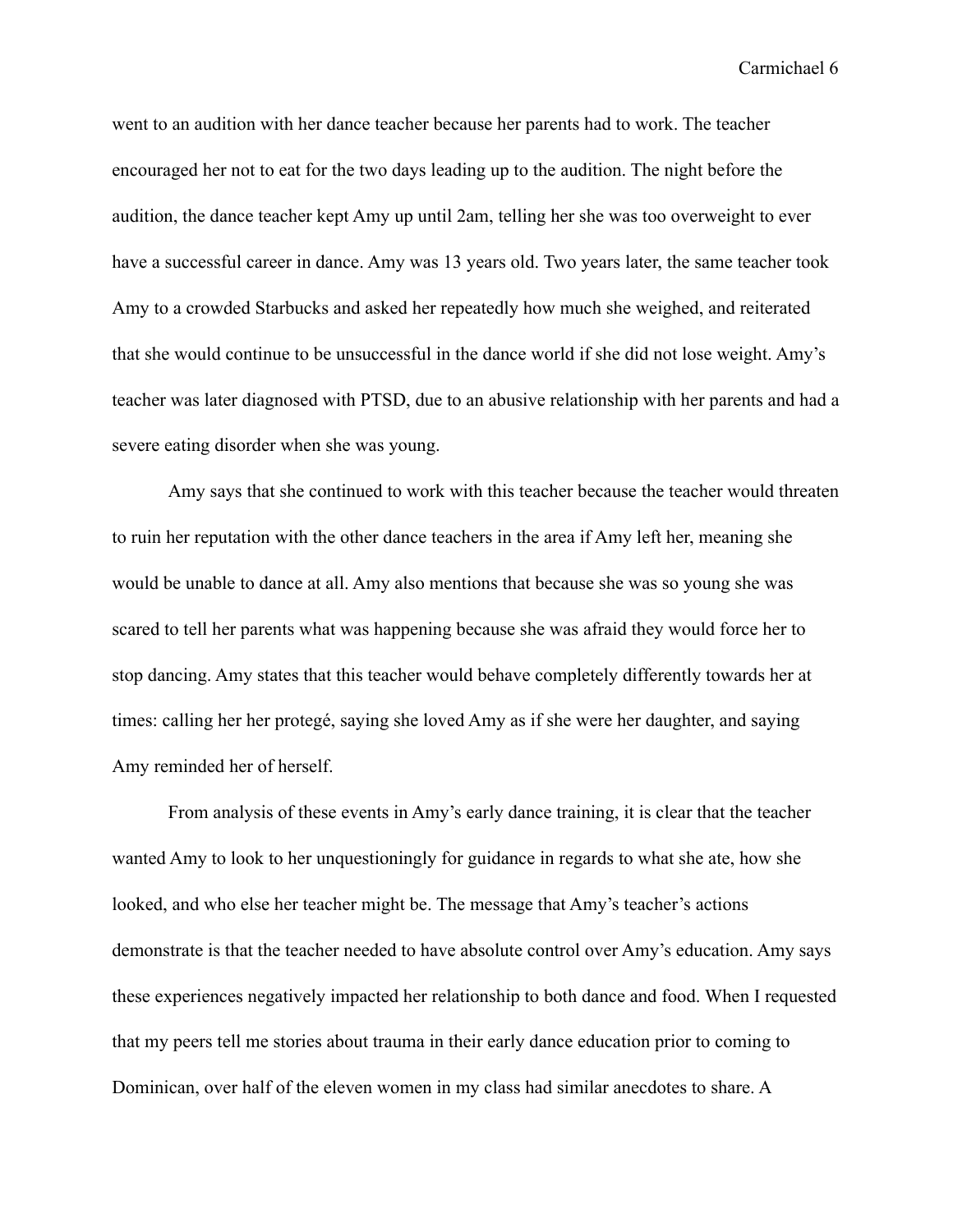significant contributing factor to these environments is dance's pedagogical heritage. The histories of traditional educational practices and Western concert dance training are to blame for perpetuating and enabling these authoritarian themes.

 In order to gain a better understanding of what constitutes these authoritarian and democratic environments and teaching styles, the two terms are defined below. The familiar definitions of these two words - namely authoritarian and democratic - provide an accurate picture of the situations discussed, but further explanation is required. Authoritarian dance training requires an authority figure, whom students obey without question. Acts that may be considered unethical or unhealthy in other settings are viewed as commonplace, even favorable, if the teacher approves of such behaviors. Behaviors include students seeking the teacher's validation above all else, and placing their own sense of self-worth below the teacher's views of them. This is due to the student's fear of the authority figure's inflicted consequences if they do not fulfill their expectations. Therefore, autonomous behaviors are frowned upon, as the students are not given permission from the authority figure to make their own choices.

 Conversely, democratic classroom settings offer students the ability to make choices. Despite the fact that even the most unstructured forms of dance training require some semblance of codification in order to be defined as training, it is possible to attempt to have a truly democratic setting. A democratic classical or contemporary dance classroom must result in some manifestation of artistic freedom. The teacher is not feared, and students feel that they have the ability to voice concerns and ask questions, should they have the desire to do so.

 While both of these pedagogical approaches appear to have clearly defined parameters, the gray area between the two is part of what makes it so difficult for authoritarian approaches to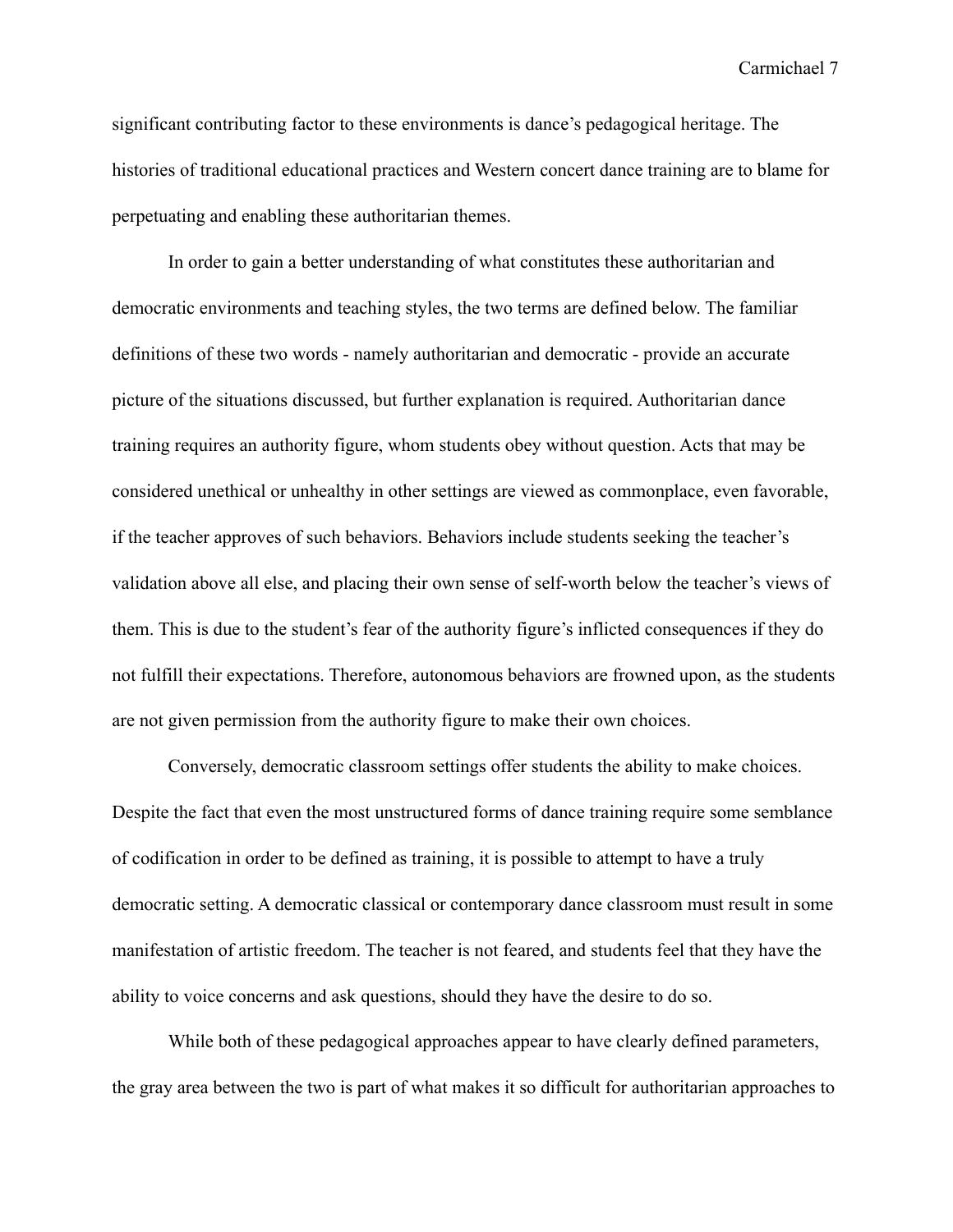be eliminated from dancers' educations. Tenets of each approach are valuable in different ways. For example, the obvious rules and clarity found in authoritarian-leaning approaches provide dancers with the structure necessary to cultivate strong technique. Another example is the issue that if classrooms become too democratic, they are no longer a setting in which students can learn a specific, codified dance style at all. Complete omission of an authority figure might result in disrespect for the art form and other artists, create a chaotic environment, and cause the class to lose any sense of structure. Finding the balance between these two pedagogical approaches is part of what makes it difficult for dance teachers to approach dance education. Nevertheless, the difficulty of balancing these two pedagogical approaches is not an excuse for abusive behavior.

 This paper will first delve into the history of both authoritarian and democratic teaching styles in traditional academic settings throughout history. The lineage of traditional education serves as a garrison for the understanding of Western classical and contemporary dance education. Dance's pedagogical history will then be analyzed, furthering the understanding of why traumatic practices in dance pedagogy remain prevalent today. Contemporary pedagogical practices are then assessed through the lens of my own experiences in addition to interviews collected from my colleagues and professors. This is done in an effort to suggest a better way forward: a template for a future where an engaged, democratic dance education is commonplace.

#### **Authoritarian Teaching Practices: A History**

 Authoritarian teaching practices have been a component of educational environments since agricultural practices evolved about 15,000-10,000 years before the present (Ordish). Education evolved in tandem with society itself. Dr. Peter Gray, evolutionary psychologist,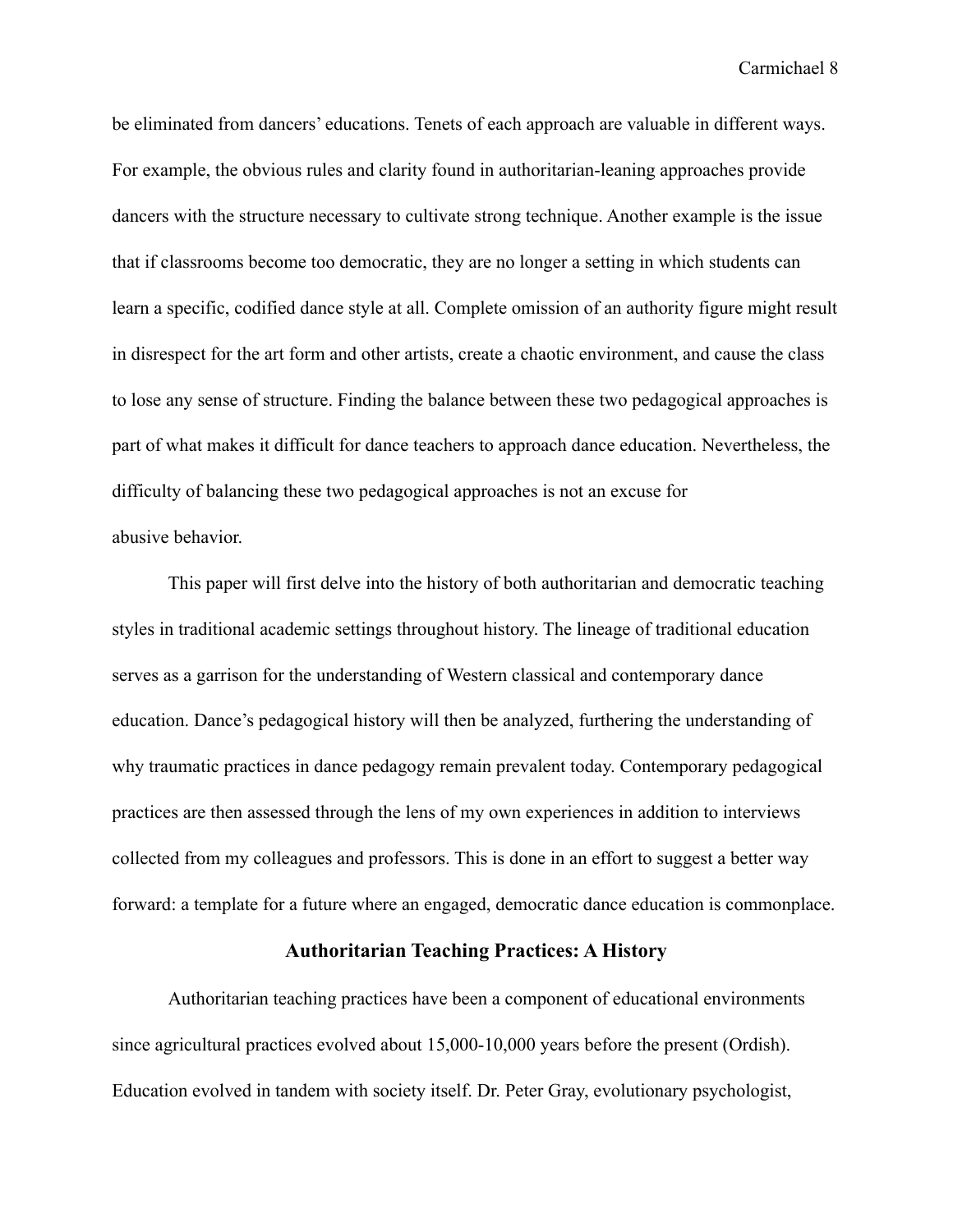writes in his article "A Brief History of Education" about children's transition from free learning to authoritarian classroom settings.

 Prior to the invention of agriculture, humans existed as hunters and gatherers. Anthropologists stipulate that a great deal of hunter-gatherer societies did not distinguish between work and play (Gray). Adults in this time period recognized children's innate curiosity, thus allowing them the opportunity to essentially educate themselves. In this model, children "learned what they needed to know to become effective adults through their own play and exploration" (Gray). Hunter-gatherer societies placed great emphasis on both knowledge and creativity, as these were essential skills for tracking and foraging.

 As agriculture and feudalism emerged, education subsequently adapted. Work became labor-intensive and tedious. In the Middle Ages, the need for property and possessions arose, and children were forced to place the interests of their families ahead of their own desires to learn in order to achieve financial stability. The creation of agriculture also resulted in obvious differences in societal status. The vast majority of individuals during this era lived in servitude. The primary lessons children had to learn were "obedience, suppression of their own will, and the show of reverence toward lords and masters. A rebellious spirit could well result in death" (Gray). These behaviors eliminated both the time and potential for children to educate themselves through experiential play. In addition, lords and masters took no issue with beating their servants, including children, during the Middle Ages, promoting the idea that positions of authority were no longer reserved for parents only (Gray).

 The emergence of industry slowly eliminated elements of feudalism, but it did not create a better society for children. Business owners could easily profit from forcing children to work in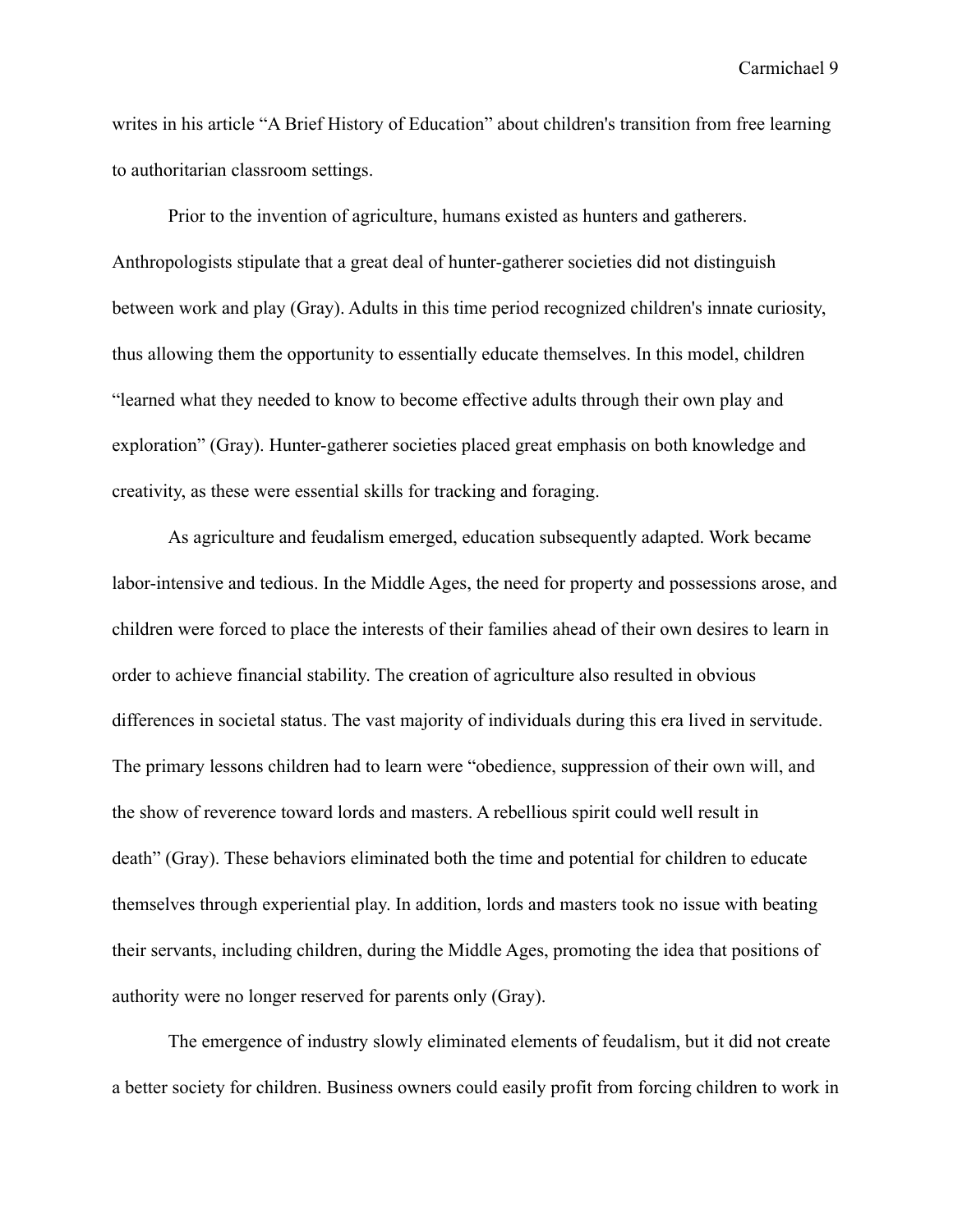atrocious conditions for little compensation (Whittaker 2). The primary lesson that a child had to learn was obedience in order to avoid physical or psychological punishment. The progression of industry led to the decline of child labor, thus resulting in the idea of compulsory education (Gray).

 Universal public education began in Europe and evolved from the 16th century to the 19th. Its emergence resulted in a continued elimination of freedom and creativity within educational settings. Specific subjects were mandated to be taught, and teachers were perceived as both educators and disciplinarians. While school systems have evolved with the arrival of new technology and growing populations, an emphasis on specific areas of knowledge and little room for experiential learning and creative freedom prevails (Gray).

 From virtually the beginning, traditional educational settings have exhibited tenets of authoritarianism. Gray summarizes: "For several thousand years after the advent of agriculture, the education of children was, to a considerable degree, a matter [of] squashing their willfulness in order to make them good laborers" (Gray). Even after the necessity for child labor subsided, educational settings initially allowed a great deal of corporal punishment and psychological maltreatment. While the US Supreme Court has not deemed corporal punishment unconstitutional, they have strongly encouraged school administrators to use caution when punishing students. In the majority opinion for the 1977 Supreme Court Case Ingraham v.Wright, Justice Powell writes:

> In view of the low incidence of abuse, the openness of our schools, and the common law safeguards that already exist, the risk of error that may result in violation of a school child's substantive rights can only be regarded as minimal.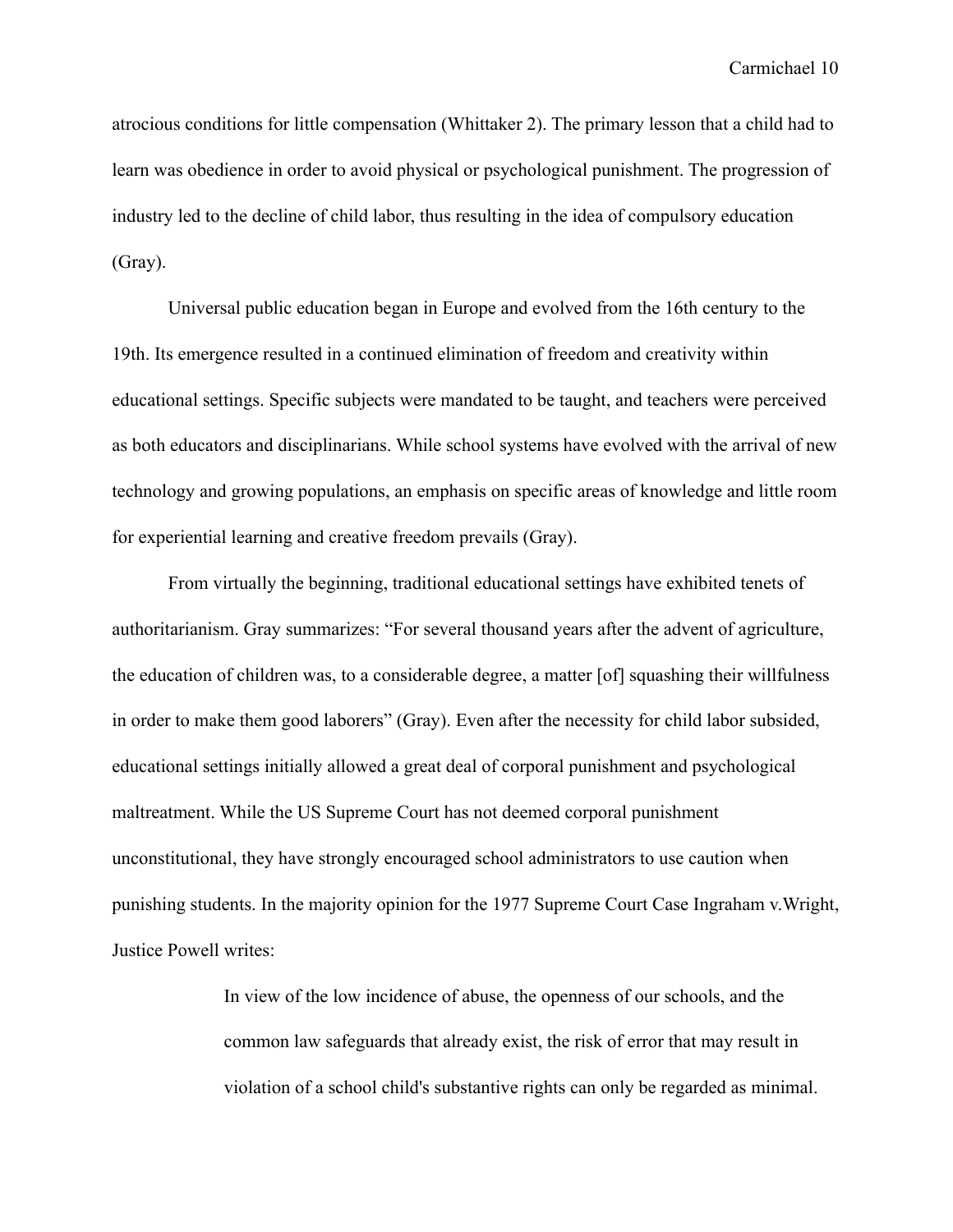Imposing additional administrative safeguards as a constitutional requirement might reduce that risk marginally, but would also entail a significant intrusion into an area of primary educational responsibility. (Alexander et al 158) Justice Powell described the safeguards of disciplinarian practices as inherent. However, the majority of schools in America have phased out corporal punishment all together, finding it wholly unethical and leading to various forms of mental distress.

 The authoritarian elements of traditional education have become far more subtle since Ingraham v. Wright, and their contemporary basis is most often found in prescribed roles surrounding race and gender. Traditional education is limited by teachers committed, knowingly or otherwise, to educating from the point of view of the white supremacist capitalist patriarchy. For example, while many students are educated on the topic of Christopher Columbus, "they are often not taught [about] the violent abuse of indigenous peoples, the launch of the transatlantic slave trade, and the introduction of a swath of lethal diseases to an unprepared continent" that resulted from Columbus' actions (Shafer). This approach is slowly changing as women's studies and studies of race become more prevalent in the academy. However, eliminating colonial, and by extension authoritative, teaching methods is more complicated than simply embracing diverse populations (Alexander 3). Education in its most radical, progressive sense must enhance both the students' and the teacher's capacity for freedom, thus including all demographics.

#### **Authoritarian Teaching Practices in Dance**

The evolution of dance education has striking similarities to the evolutionary path of general education in several ways. However, the ideas of ethical punishment and concern with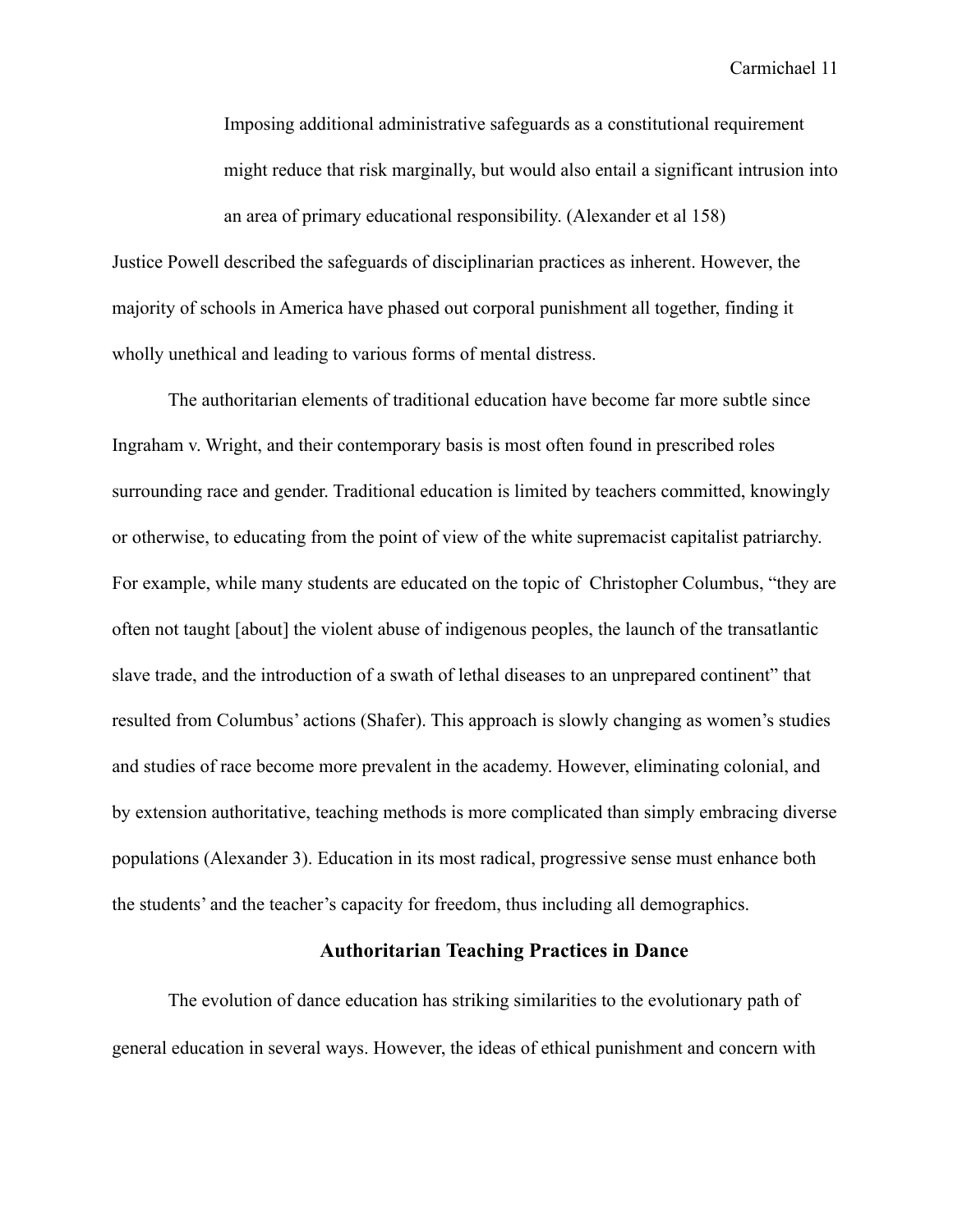psychological well-being are not found at the forefront of many dance educations that my peers and I have observed and experienced (Student Interview: Amy). In order to fully understand why dance is taught the way that it is, an investigation of the pedagogical history of the art form is necessary.

 Dance is an act that is as old as humans themselves. Humanity was certainly experiencing rhythmic bodily movement during the time of the Neanderthals; however, codified dance education did not emerge until far later. Ballet grew exponentially in the 17th century in the courts of King Louis XIV as a political tool meant to create hierarchical systems and psychological and bodily dependence on the monarchy. At the time of Louis XIV's reign, Versailles was filled with courtiers working to attain technical perfection in order to earn greater status in the eyes of the King (Homans). The formulation of a technique that required so much specificity meant that the courtiers submitted to the King's dance teachers and choreographers as authoritarian figures in an effort to maintain their place at Versailles.

 Ballet quickly evolved from its role as a political tool to a spectacular art form. It continued to imbue a similar sense of submission throughout the course of its evolution. Ballet's appeal led it to spread rapidly throughout Europe and later America. American ballet began as a rather pathetic attempt to imitate European culture, but later progressed into its own fiercely innovative brand. With the help of George Balanchine and Lincoln Kirstein, America soon became a breeding ground for new work that featured extraordinarily talented dancers (Anderson). American audiences flocked to theaters to see Balanchine's distinctly American works, but despite the vivacity and innovation portrayed on stage, the pedagogical and choreographic culture of American ballet was relatively unchanged from that of the art form's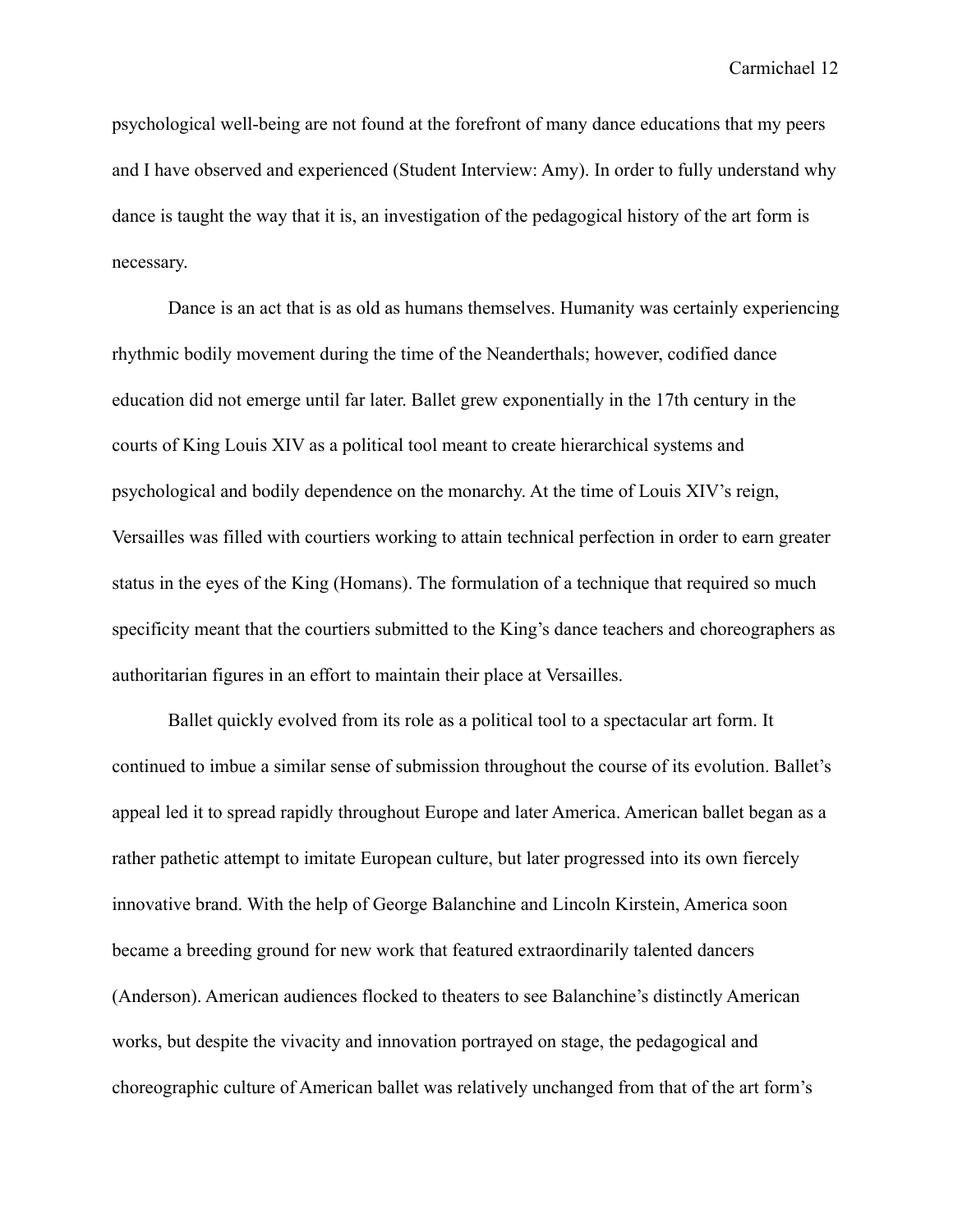inception. Some dancers have reported Balanchine encouraging them to starve themselves to achieve a certain aesthetic and take cocaine in the wings before they went on stage in order to exude incredible energy (Kirkland). These claims serve as the dark foundation for New York City Ballet's current climate. Recently, former Artistic Director Peter Martins retired from his position amidst allegations of sexual misconduct, physical abuse, and verbal abuse (Pogrebin).

 The oppressive nature of ballet led to the creation of new dance forms. Modern dance emerged in the late 19th and early 20th centuries as a vehicle for greater bodily freedom and expression. Pioneers of the movement desired to move further away from what they viewed as the hostile constraints placed on the body in balletic settings. This meant that they rejected the pointe shoes and corsets attributed to creating the illusion of the frail, ethereal ballerina, and began dancing barefoot in shorter skirts. The rejection of the classical ballet form was greater than a simple switch in apparel, however. Modern dance aimed to create work that delved into the socioeconomic and political climate by using the sensations of autonomy exhibited in the body in response to society. This movement was the first in dance history to bring female choreographers and teachers to its forefront, meaning that choreography from different viewpoints was premiering in America for one of the first times.

 Despite the fact that the dancing itself offered ostensible freedom and its creators were of a more inclusive demographic, authoritarian teaching methods permeated the culture of modern dance. Robin Lakes writes: "The striking irony exists that authoritarian teaching methods are often utilized as a means toward the end of anti-authoritarian concert dances. Why is it that the onstage visions of anti-authoritarianism and social justice do not translate into reforming educational practices in the dance studio?" (3). First-hand accounts of modern dance luminaries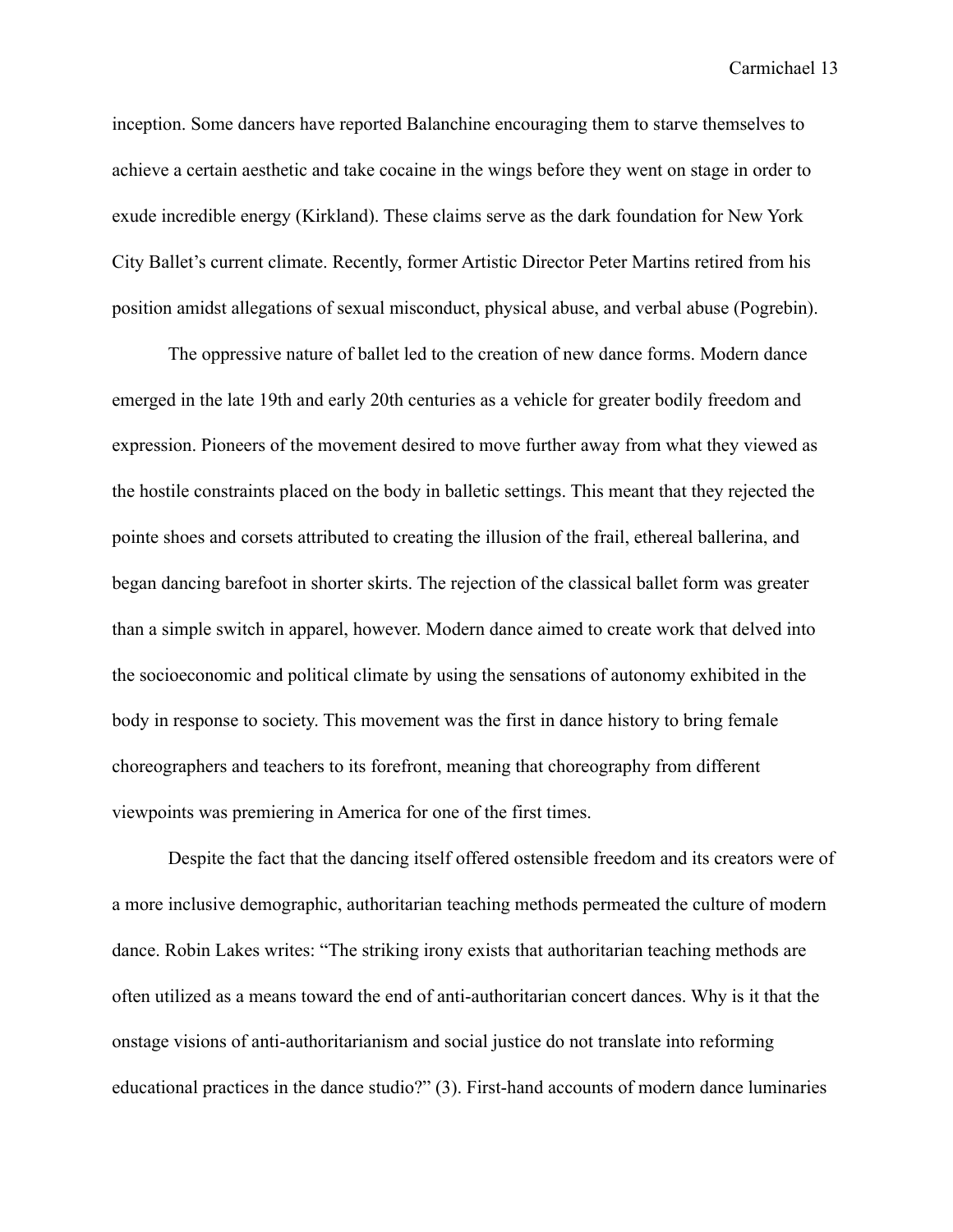throwing chairs across the room and hurling insults at dancers permeate several dance articles about the time period. Modern dance pioneer Martha Graham is quoted stating: "Paul [Taylor], what are you doing? I said get off [the stage]!…Oh no, sweetie pie, you are a big boy now. I am not your mother!" (Graham qtd. in Lakes). Graham's behavior is problematic for several reasons. Her statement leads to the infantilization of Taylor because of the several patronizing phrases she uses, including "sweetie pie." Graham's inappropriate behavior becomes even more apparent when one considers how out of place her comments would be outside of a dance setting. Her behavior would be considered incredibly strange in a business meeting or courtroom. Lakes' article documents several other instances in which choreographers besides Graham infantilize, patronize, or abuse their dancers.

#### **A Portrait of Contemporary Dance Education**

 Most dancers I know began their dance education in classes referred to as "creative movement," "free dance," or "pre-ballet." These classes are about 45 minutes to an hour long and allow the individual a chance to learn a few basic technical skills, such as turnout and pointing one's toes. The rest of the time in class is spent creating movement with props, such as scarves or hula hoops, and acting or dancing out stories.

 Similarly to how traditional education evolved from practices of experiential play to approaches that required obedience and discipline, most dancers' educations begin with freedom in their creative movement classes and morph into a more authoritarian approach as they grow older. After a child has been a part of a creative movement class for about a year, she or he will then be moved into a "serious" ballet class. This environment is drastically different from their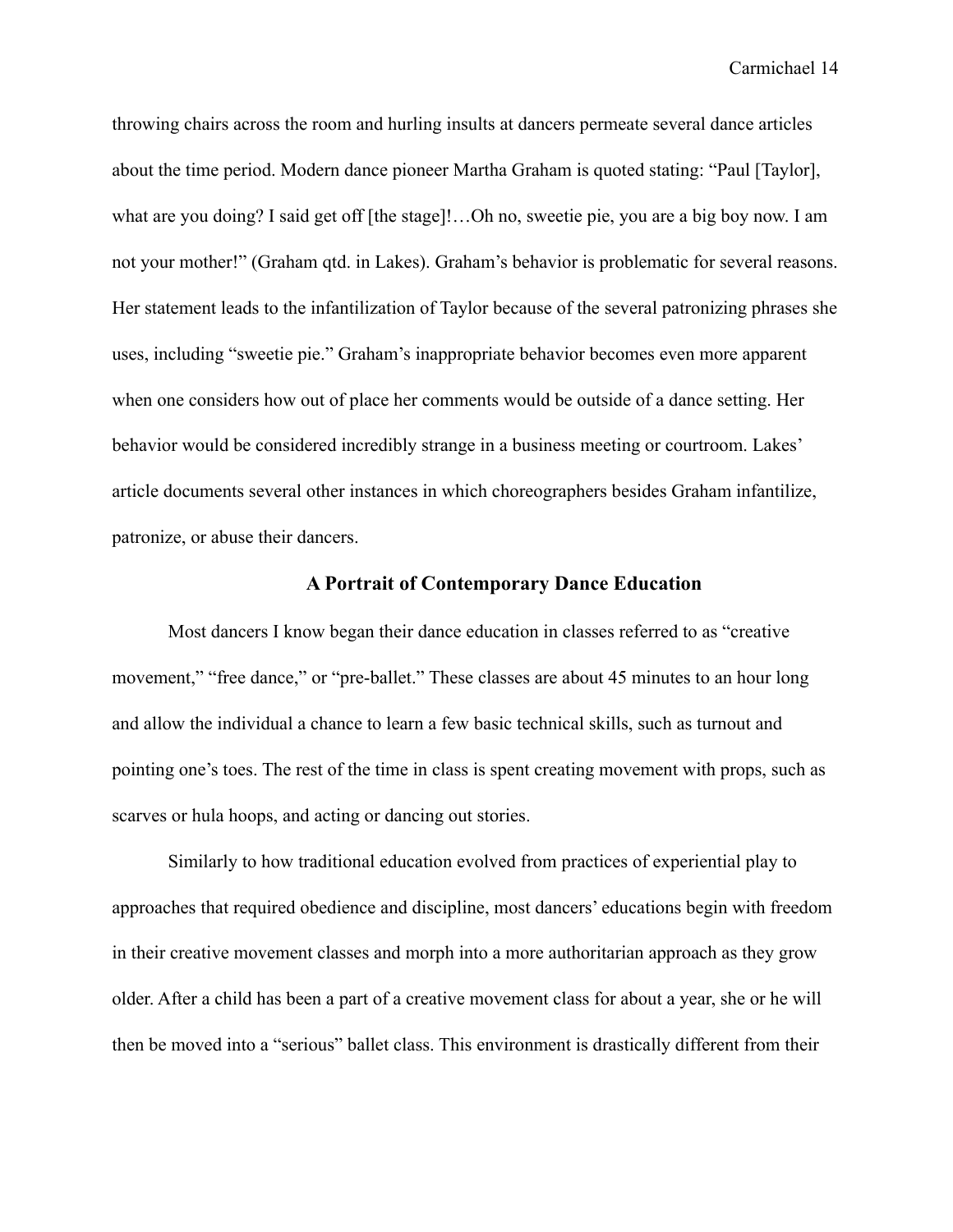first experiences in a dance classroom. The most obvious difference is that the teacher is now no longer a facilitator, but an authoritative figure.

 From this point on, most dancers train for years. Some will continue with ballet, while others will focus on careers in other genres of dance. While in my experience dictatorial atmospheres are often most prevalent in balletic settings, other dance forms are not exempt. Conversely, not all ballet training is oppressive. However, many dancers I have spoken to regarding their career paths state that the reason they stopped trying to achieve a career in classical ballet was due to a traumatic experience surrounding the art form. For example, Amy mentioned that following her second interaction with her teacher regarding her weight, she decided it might be more prudent for her to stop trying to achieve a career in classical ballet and start attempting one in contemporary or modern dance (Student Interview: Amy).

 Eventually, a dancer may be reintroduced to the democratic approach that was first present in the creative movement classes. When I was first allowed to make autonomous choices within my dancing, I felt as though I was unlearning years of absurd, obedient behavior. The feeling was akin to learning how to drive on the other side of the road in a foreign country. It was as if everything was incredibly close to how I knew it should be, but just different enough that it was deeply troubling. The more freedom I was given, the more I understood how my own educational traumas had effected my artistic voice (or lack thereof).

#### **From the Teacher's Point of View: Interviews With Teachers/Choreographers**

Authoritarian and democratic approaches to Western classical and contemporary dance training require an understanding of the intricacies of any relationship between student and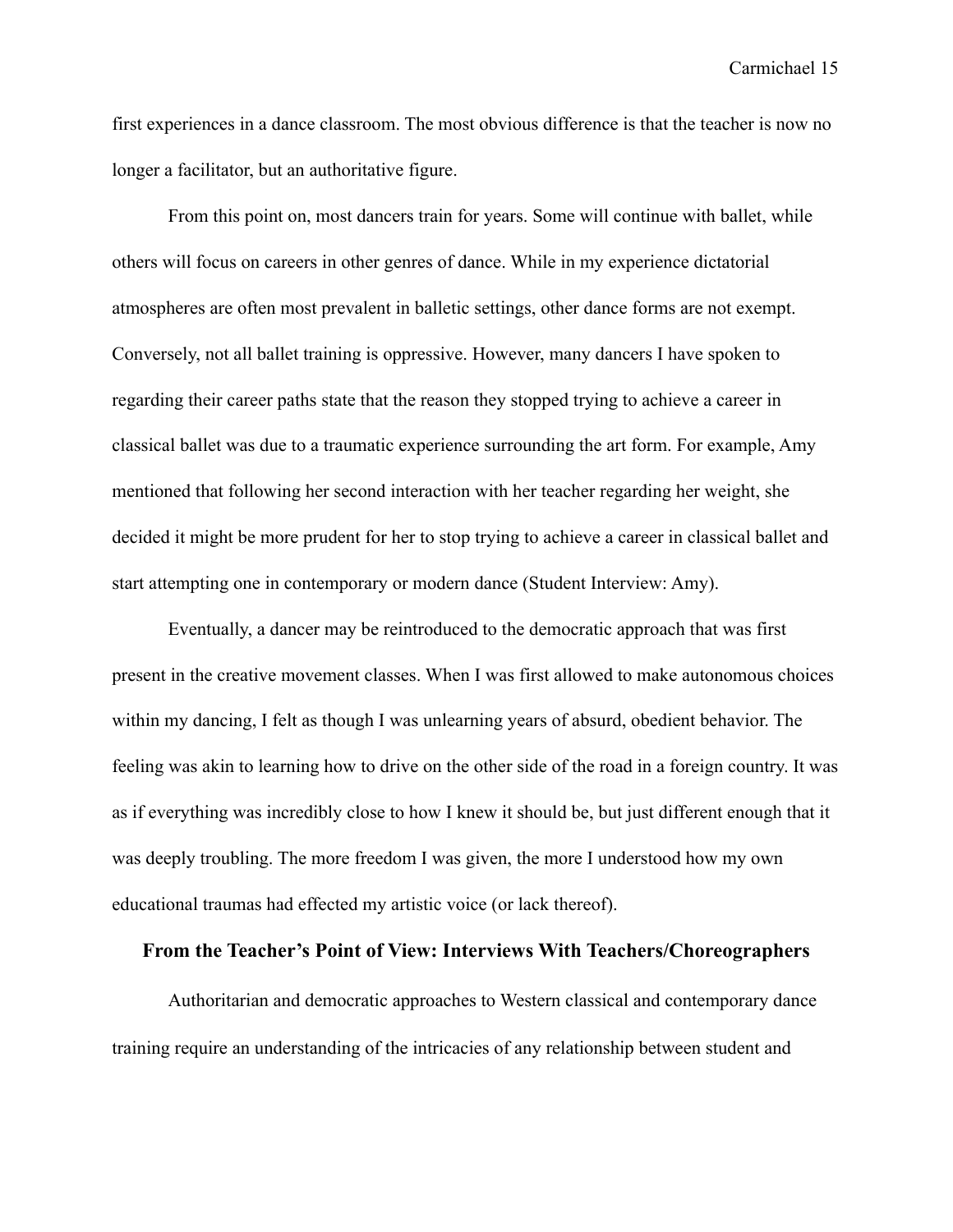teacher. In an effort to better grasp what informs teachers' and choreographers' approaches, I interviewed two of my professors: Gregory Dawson and Maurya Kerr. Both Dawson and Kerr have been teaching and choreographing for over 11 years. I asked each a series of questions about their teaching philosophies, in hopes of gaining a better understanding of their approaches to interacting with and imparting information to students.

 Both professors agree that most dance technique classes are taught with an authoritative approach. Dawson states that "in order to be able to really be taught technique there is a certain amount of authoritarianism" (Professor Interview: Gregory Dawson). Kerr states: "I would definitely say most ballet education is authoritative" (Professor Interview: Maurya Kerr). Both also equate dance teaching to parenting. While these two professors have drastically different approaches to educating students, they both agree that the effect dance educators have on their students' development, and the level of intimacy throughout the training process, is akin to raising a child.

 However, their approach differs in terms of what students are meant to be gaining from taking technique class. Dawson states in his interview that "ballet is ballet" and "technique is technique." He goes on to say: "You have to allow for students to think for themselves, but in order to do that they have to have correct guidance, so that's kind of dictating" (Professor Interview: Gregory Dawson). Dawson's words here allow us to see teaching as a delicate balancing act between maintaining structure and allowing freedom. Teachers must relay information in order for students to learn. The problem lies in when the environment becomes so dictatorial that it is physically and psychologically traumatic. Dawson is not alone in his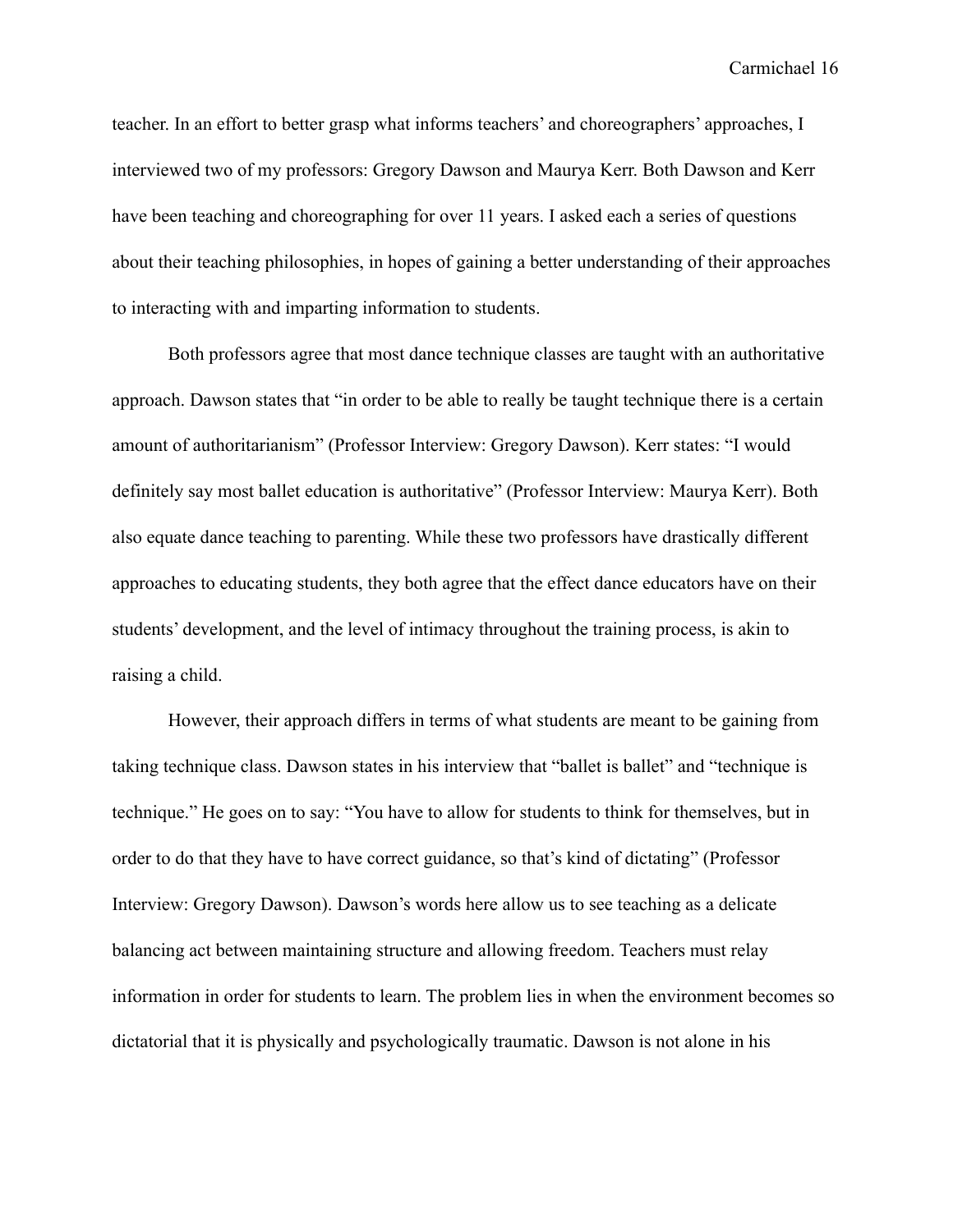difficulty defining the line between democratic and authoritarian dance education; this is something that has troubled the dance community for decades.

 Dawson states: "When you're in class, you're in class, it is what it is. It trains the mind, it trains the body, it trains the discipline…technique is technique" (Professor Interview: Gregory Dawson). There is an expectation in some dance classrooms that the teacher will instruct the student what to think and what to do. For some, there is an idea that, as the individual in charge, it is the teacher's job to control and mold the students in the room. Others view the teacher as a facilitator whose job is to offer students the tools to employ critical thinking. This brings us to the idea of "engaged pedagogy," presented in bell hooks' *Teaching to Transgress*: every student in the classroom has the valuable capability to educate one another with equal importance (4). This translates to a democratic learning environment in which all parties are committed to a holistic educational experience. Dawson's approach is a departure from hooks' philosophy because he sees his role as an instructor, rather than a facilitator. Dawson's quote means that there are a set of expectations and rules in his class. For him, class is not the time to push against the structure of classical training. Technique class requires a necessary rigor, one that fulfills a clear purpose within a hierarchy that places Dawson above the students. Dawson says:

> When you're educating you have to kind of dictate what the program is going to mean… I'm really not into having to be the power figure in the room, that's not how I work, you know? But I am interested in when my students know the difference [between me being a power figure or not]. And I guess that would be my challenge in knowing the difference.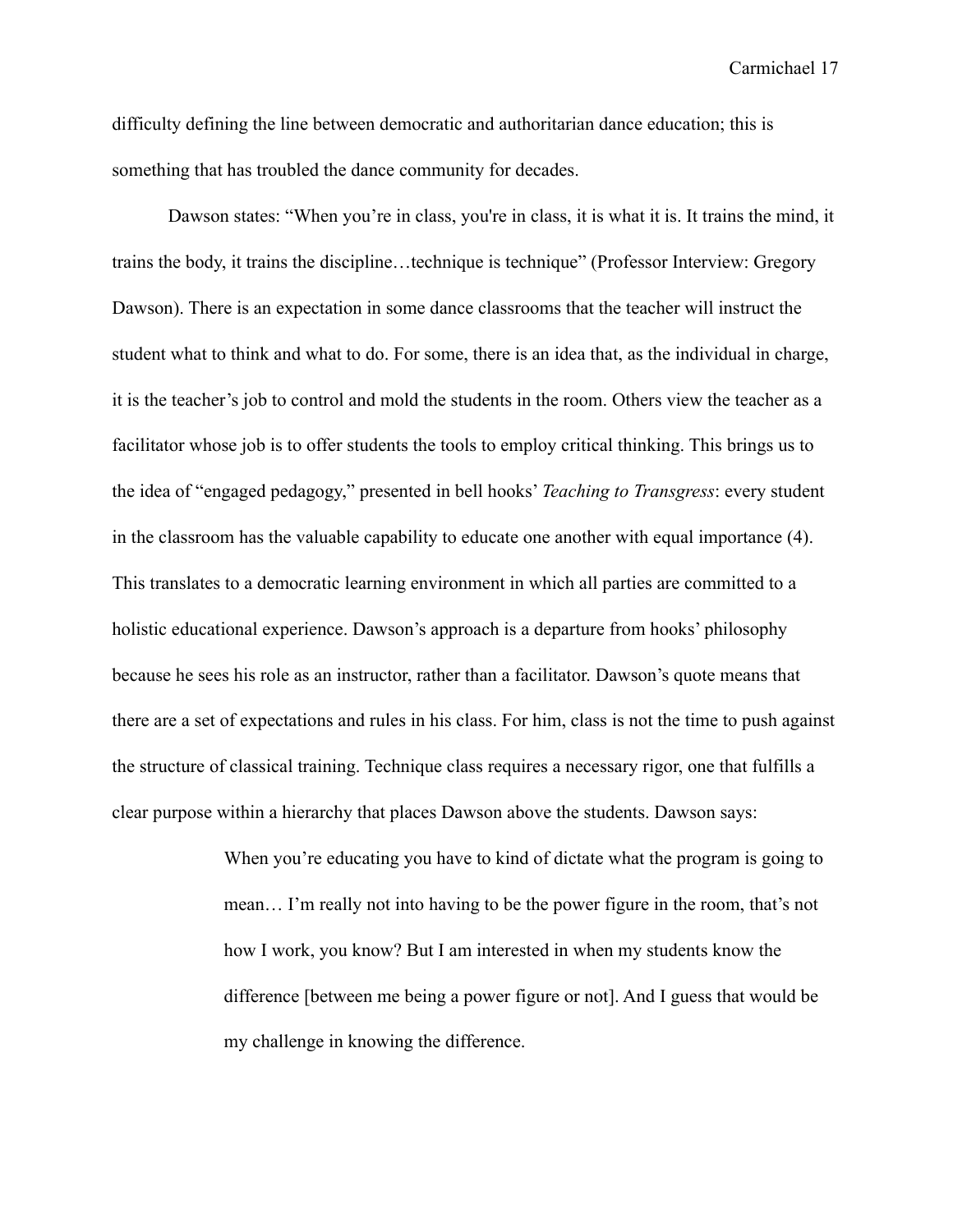Again, it is difficult to discern between an authoritarian and a democratic approach. Dawson states that it is a challenge for him to know the difference between these two approaches. This means that a dance educator must have an incredible awareness of the their own pedagogical approach in order to achieve whatever their intentions within that approach may be.

 Conversely, Kerr's approach to class offers students the autonomy to use the specificity of technique to push the boundaries of the art form:

> With any sort of, I'm going to say, enclosure, or codification, I feel like the point of that is to get free. It's not just to exist as if you're penned in. Like we give children boundaries to let them feel safe and to let them grow up to be free people with free agency. And I feel like that's what those codified rules should be, as like the means to get free or the lens through which to see things. And you have to know where the boundaries are in order to get outside the boundaries.

 This approach puts a huge responsibility on the teacher *and* the student. The teacher must provide an environment that sets up the "enclosure," but in such a way that lets the student know they are allowed to act upon their own thoughts, and that they are capable of doing so. This approach is especially difficult to come by in the world of classical ballet for several reasons that Kerr outlines:

> It [authoritarian approaches] is mainly getting weeded out in dance forms where dancers have already been given some agency. I think in ballet it's going to be hard to weed out. Because the whole point of ballet is to restrict women, from what I can tell. In terms of pointe shoes, and in terms of starving yourself, and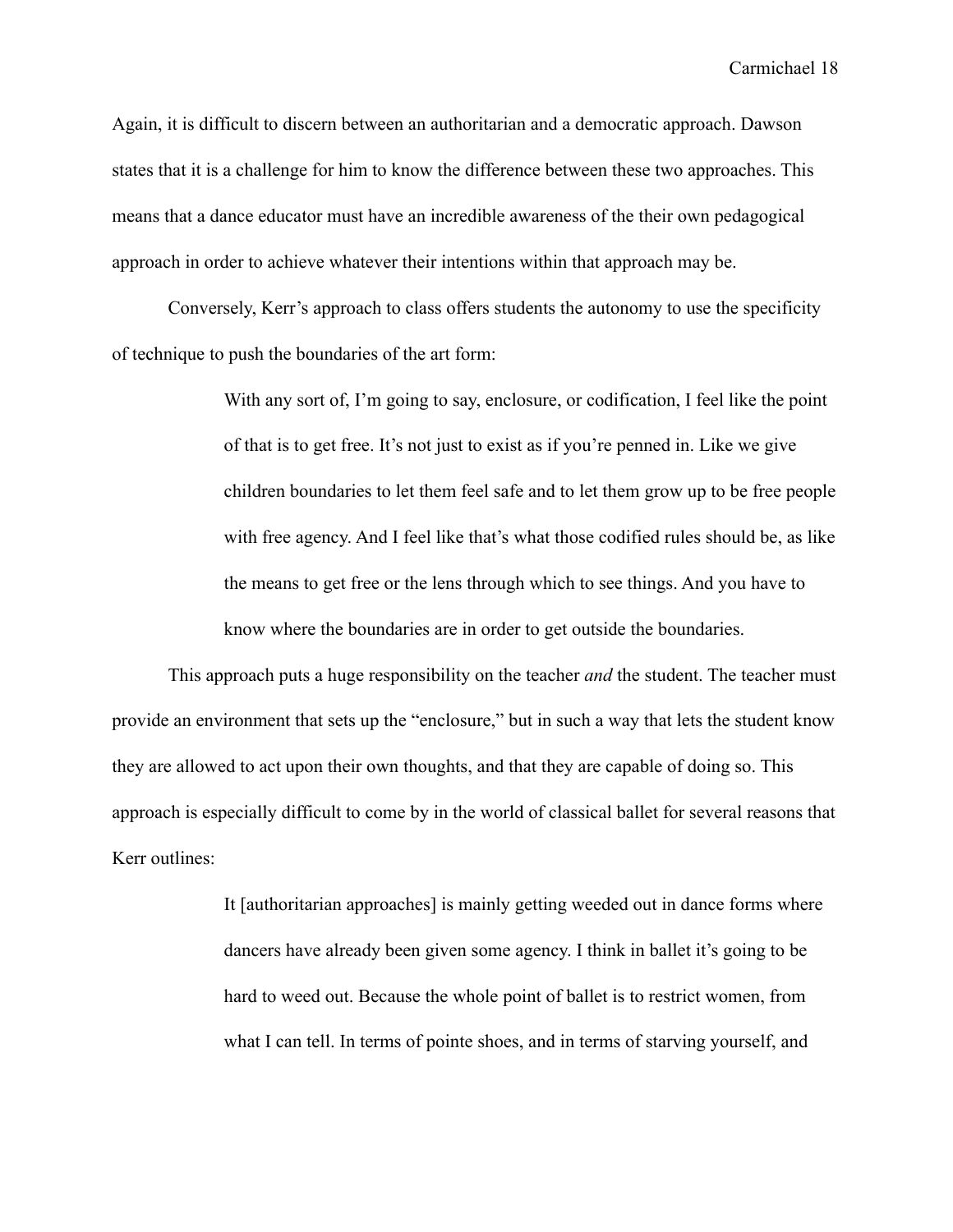looking like everyone else. So I feel like change is going to be very slow to come to those other forms because they're built on repression.

 Kerr goes on to mention that this sense of anonymity and repression permeates aspects of dancers' lives outside of the studio. While Kerr says she "got out" of the repressive world of classical ballet, she had careers with multiple classical ballet companies prior to her time in the contemporary ballet world at Alonzo King LINES Ballet. She speaks of her observations of her colleagues in these classical ballet settings, stating: "A lot of them don't know something's wrong because they've just been raised that way. And especially in ballet companies all you do is follow a schedule and there's no opportunity to think for yourself" (Professor Interview: Maurya Kerr). The sense of depending on an authority figure for every decision, in every facet of one's life, is something that begins in most dancers' first technique class and continues throughout their career. "If you're in an art form that forces you to change your body or not live in healthy way that's going to permeate every aspect of your life" (Professor Interview: Maurya Kerr).

 Dancers who experience these kinds of environments may find that they later have a need to dominate the classroom when they become teachers by controlling their students. Kerr states: "I think that there's a lingering need to take back power from a lot of people who are at the front of the room because they were stripped of power" (Professor Interview: Maurya Kerr). Just as people who have been abused often abuse, teachers who were taught using authoritarian methods often teach their students this way. For example, the introductory anecdote featuring Amy's teacher mentions that the teacher had abusive parents. The teacher may not have even realized that she was perpetuating the cycle of abuse when she interacted with Amy.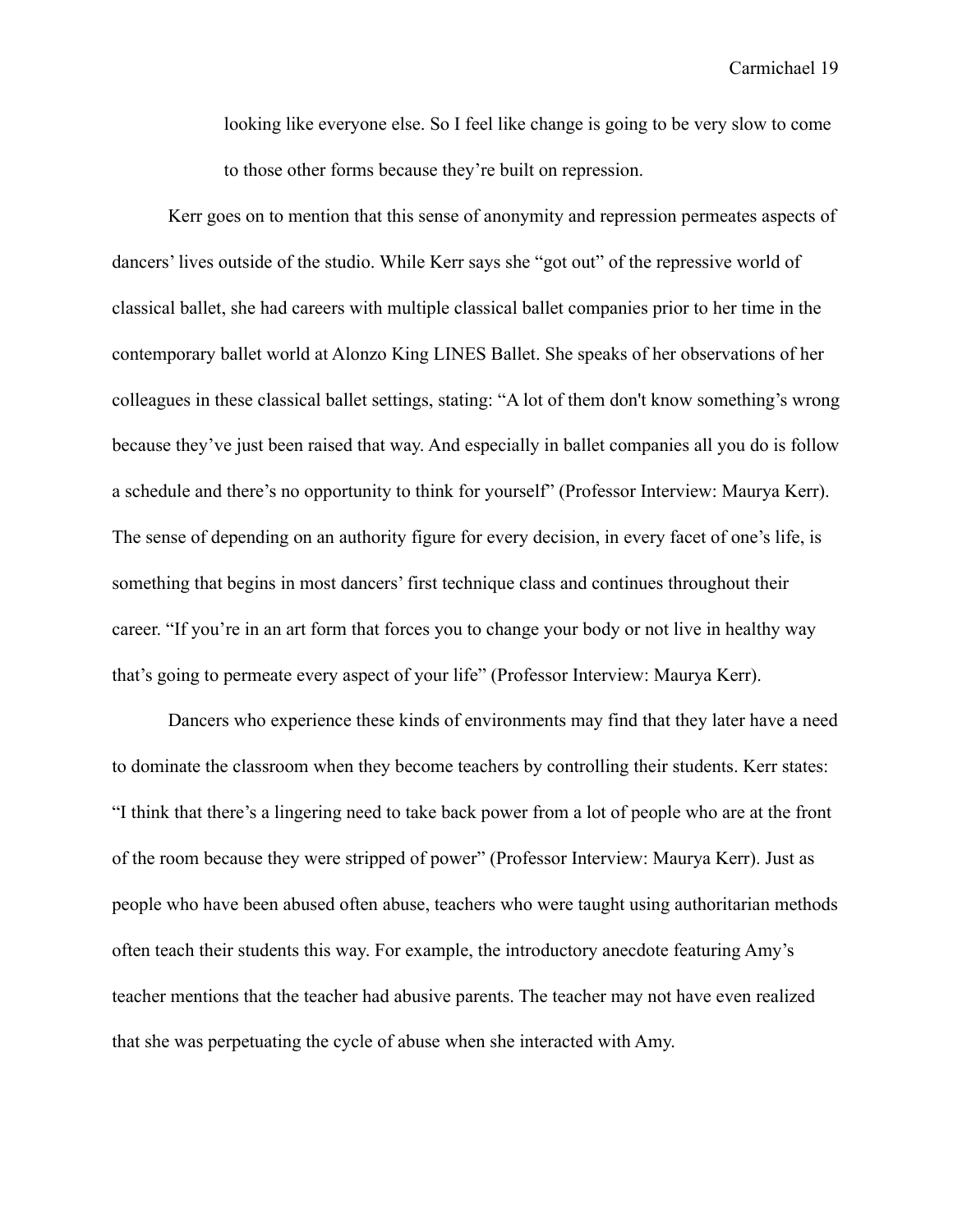Kerr speaks about this when questioned about how she defines an authoritarian approach. "I think generally people that are not self aware can tend toward authoritative processes because it's really easy as the leader to kind of run rampant. And I know I have to keep myself in check all the time with just not letting my moods or dislikes kind of overpower the process, and really trying to be humble within the process" (Professor Interview: Maurya Kerr).

 Kerr says that a lot of her own approach came from her experience with bad teachers and learning that their behavior was something she never wanted to imitate. She mentions that the majority of teachers maintain a great deal of insecurity about their teaching and want their students to either like them or fear them. She found that for herself "the ideal goal I think is to be generous, lead by example, and thus earn respect" (Professor Interview: Maurya Kerr). This means that the teacher must care for their students, but not care about what they think of her. In divorcing oneself from any investment in the student's opinion, the teacher can focus on the student's work, rather than the student.

 Kerr also mentions that a sense of humility is hugely important to creating a democratic process. She says that a significant aspect of this democratic approach is "respecting that you're going to learn as much from the people that you're engaging with as they're going to learn from you (although in different pathways)" (Professor Interview: Maurya Kerr). Kerr is taking into account her student's abilities to learn from her and the potential that they have to teach her in turn. This valuing of their voices gives them agency and worth in her classroom. hooks supports this step towards democracy with her observations of the democratic classroom: "Any radical pedagogy must insist that everyone's presence is acknowledged…There must be ongoing recognition that everyone influences the classroom dynamic, that everyone contributes" (8).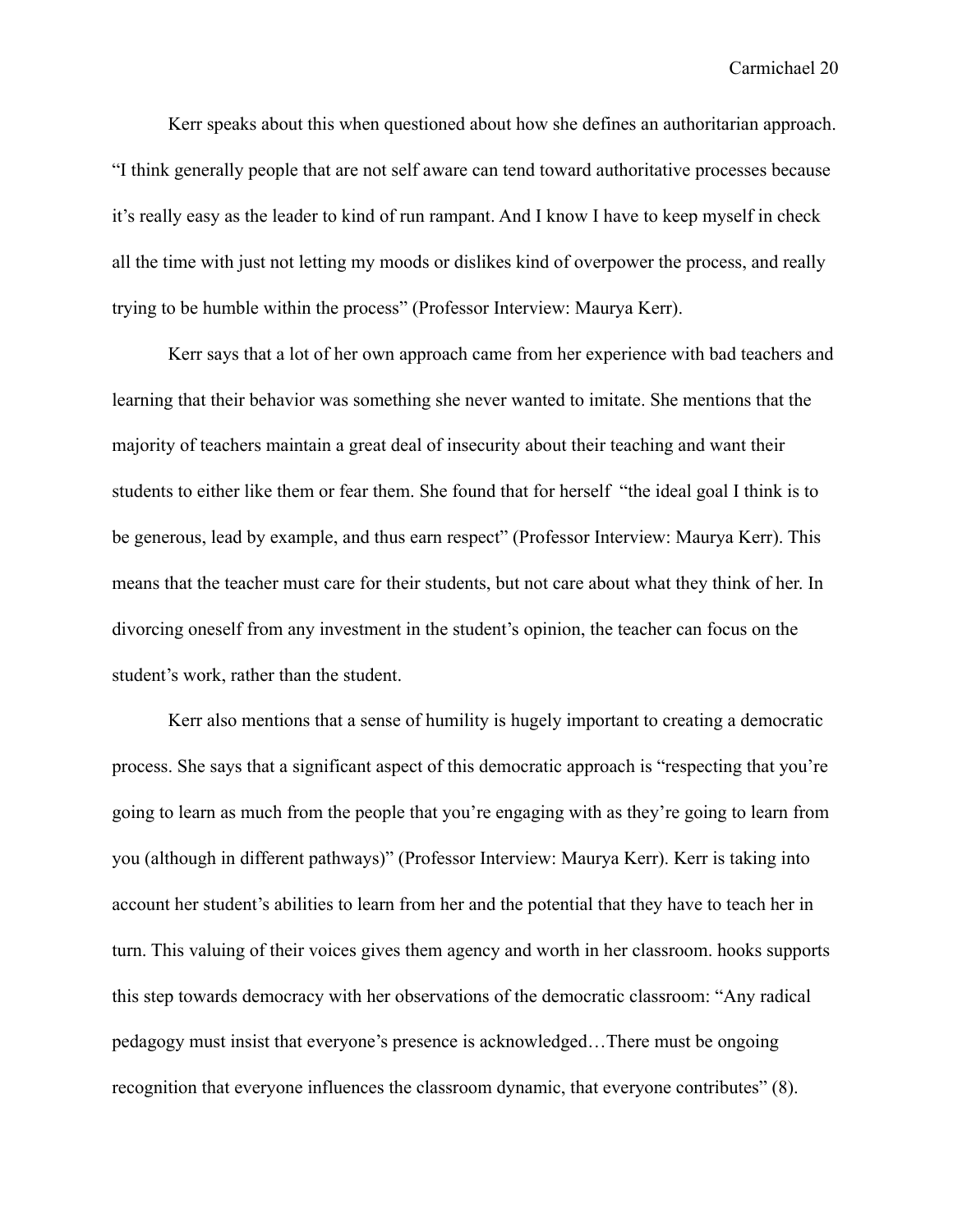A democratic approach in dance does not mean that every single person in the room is doing whatever they please. That would be a different practice entirely. Some sort of final say has to be present in dance training or choreographic processes. An entirely communal setting would yield very little in teaching. hooks writes: "the weight is on me to establish that our purpose is to be, for however brief a time, a community of learners together. It positions me as a learner. But I'm also not suggesting that I don't have more power…I'm trying to say that we are equal here to the extent that we are equally committed to creating a learning context" (153). The democratic classroom is not some sort of manifestation of group-think. Democracy looks the way both Kerr and hooks mention: everyone has a valuable lesson to learn *and* teach.

#### **Conclusion**

 The idea of approaching dance training with a sense of generosity and humility is something that translates from the culture of the art form into the real world. When students are taught to value the voice of everyone in the room, they begin to see the unique contribution each individual has to the state of the world. Democratic dance training is life training. This authenticity and freedom then translates to the stage, where audiences experience the wonders of democratic training and rehearsal processes and are inspired to live with bravery and compassion in turn. The audience can sense when a piece has been created in a way that gives the dancers' an authentic voice. The dancers' ability to commit to the choreographer's ideas serve as a kind of reciprocity for the choreographer valuing the dancers' points of view. The pieces that are danced with the most dedication are often done so because the dancers feel a responsibility to uphold the choreographer's vision (and the dancers' own contributions within that choreographer's artistic framework).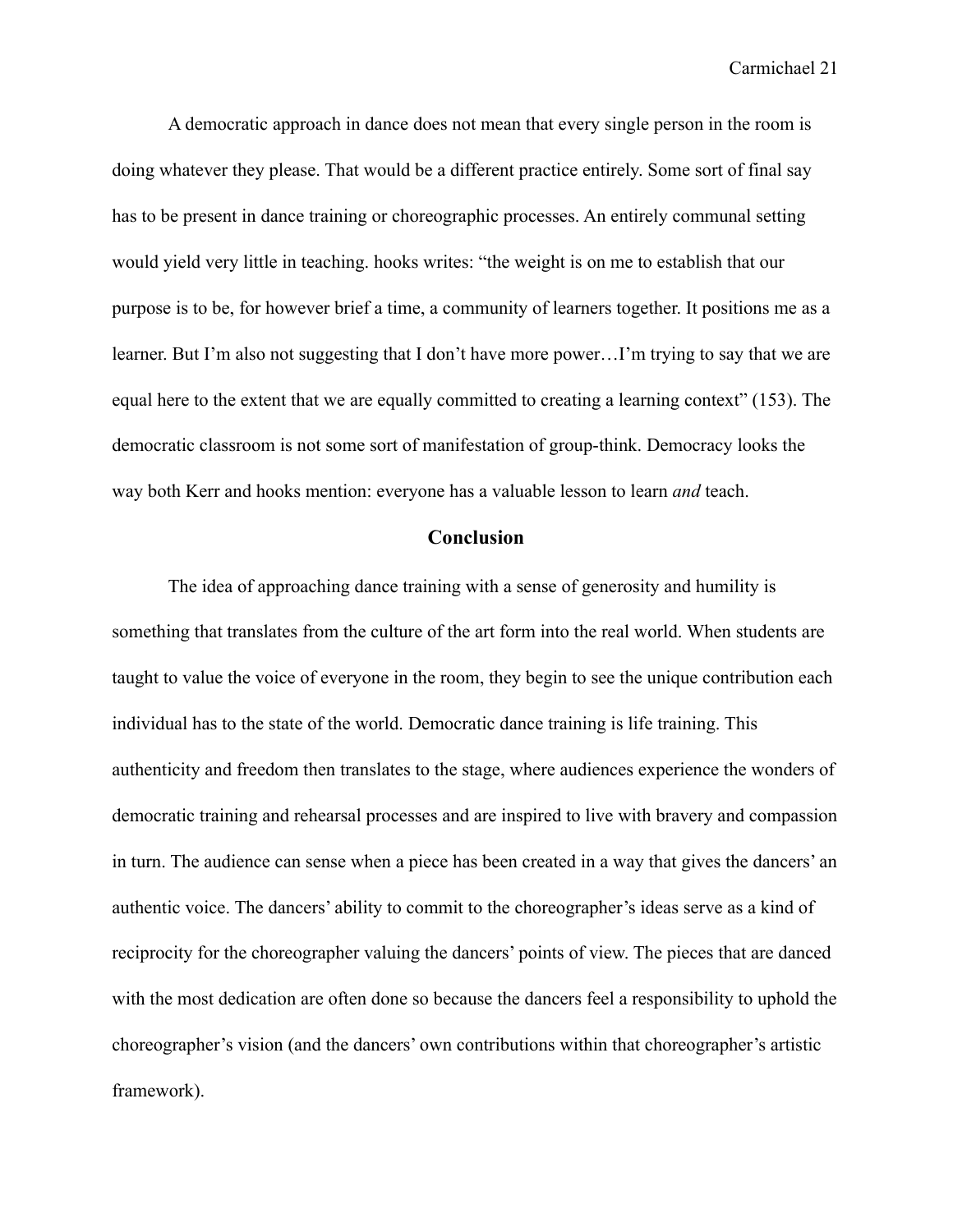While almost the entirety of this paper outlines the shortcomings of traditional Western classical and contemporary dance training, I would be remiss if I did not mention that not all dance training is traumatic. The fact that I am still dancing, despite the pedagogical practices of several authoritarian teachers, is a testament to the fact that the few teachers with democratic elements to their approach have changed my life. Authoritarian and democratic approaches are often combined in some of the best teachers I have had. Some element of valuing the individual, authentic voice, even within strict structure or hierarchy, is of absolute necessity for me. I have worked with several choreographers and teachers that engineer environments that are conducive to claiming personal agency while still creating technically articulate dancers. Their ability to engage my generosity, bravery, and curiosity gave me the tools to continue dancing. Dance education has the incredible potential to be good; nevertheless, the approach of most teachers today needs to become far more democratic. I am lucky enough to have experienced more democratic approaches than authoritarian ones, and it is my hope that the art of dance will continue to evolve into a far more thoroughly democratic form.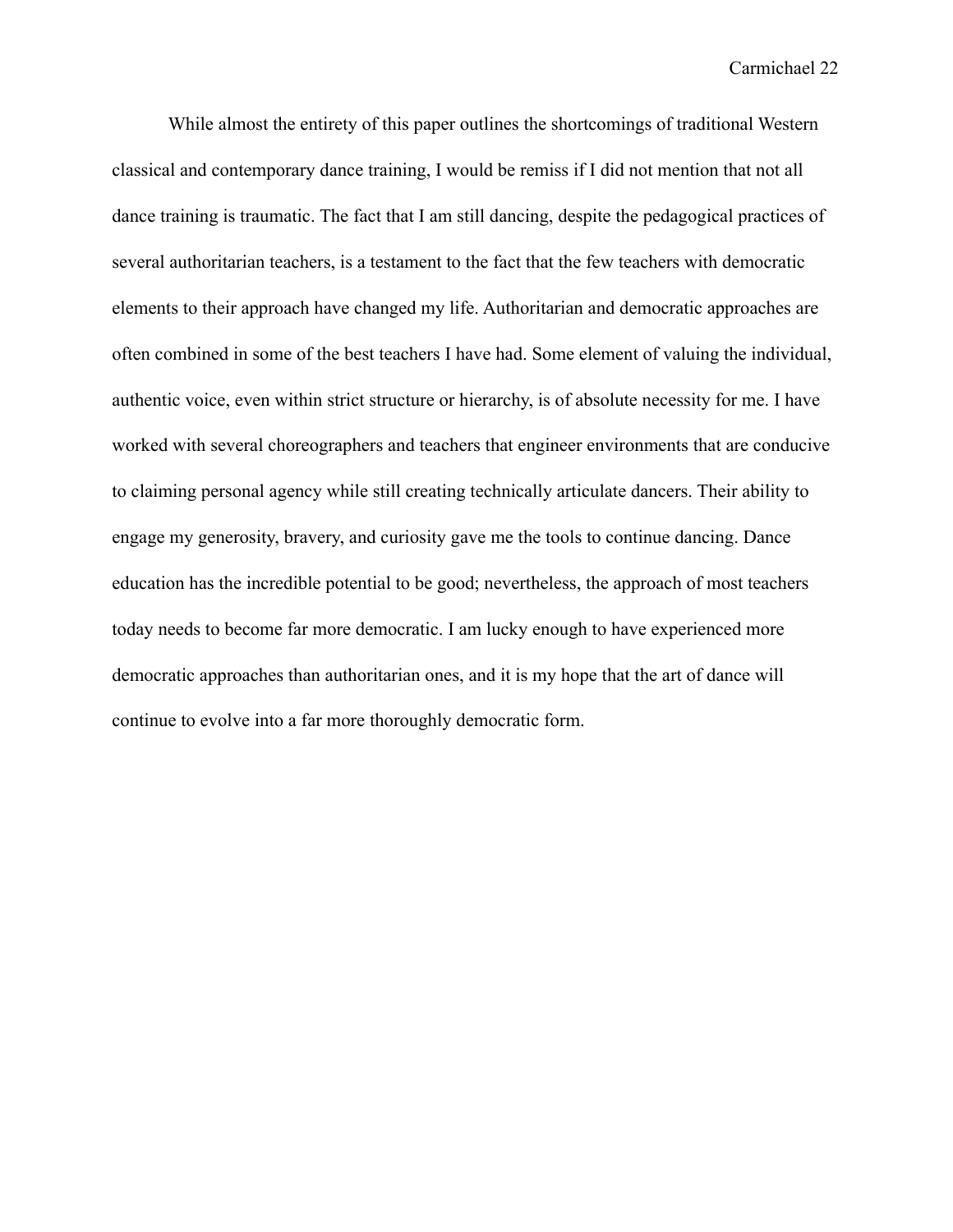#### Works Cited

Alexander, Sarah B. "Promises to Keep: A Defense of Women's Studies in the Academy." *U of I SLIS Journal*, July 2012, pp. 1–21. https://ir.uiowa.edu/bsides/27/.

Anderson, Jack. *Ballet and Modern Dance a Concise History*. Print. Dance Horizons, 1992.

Carmichael, Charlotte. "Student Interview: Amy." 29 Mar. 2018.

Carmichael, Charlotte. "Thesis Professor Interview: Gregory Dawson." 28 Mar. 2018.

Carmichael, Charlotte. "Thesis Professor Interview: Maurya Kerr." 26 Mar. 2018.

- Gray, Dr. Peter. "A Brief History of Education." *Psychology Today*, Sussex Publishers. https:// www.psychologytoday.com/us/blog/freedom-learn/200808/brief-history-education.
- Hamilton, Linda H. *The Person behind the Mask: a Guide to Performing Arts Psychology*. Print. Ablex Publ, 1998.
- History.com Staff. "Child Labor." *History.com*, A&E Television Networks, 2009, https:// www.history.com/topics/child-labor.
- Homans, Jennifer. "Tracing Ballet's Cultural History Over 400 Years." *NPR*, NPR, 15 Dec. 2011, https://www.npr.org/2011/12/16/143775428/tracing-ballets-cultural-history-over-400 years.
- hooks, bell. *Teaching To Transgress*. Print. Routledge, 2014.
- "Ingraham v. Wright, 1977." *Prentice Hall Bridge Page,* https://supreme.justia.com/cases/ *federal/us/430/651/case.html.*
- Kirkland, Gelsey, and Greg Lawrence. *Dancing on My Grave: an Autobiography*. Print. Berkley Books, 1992.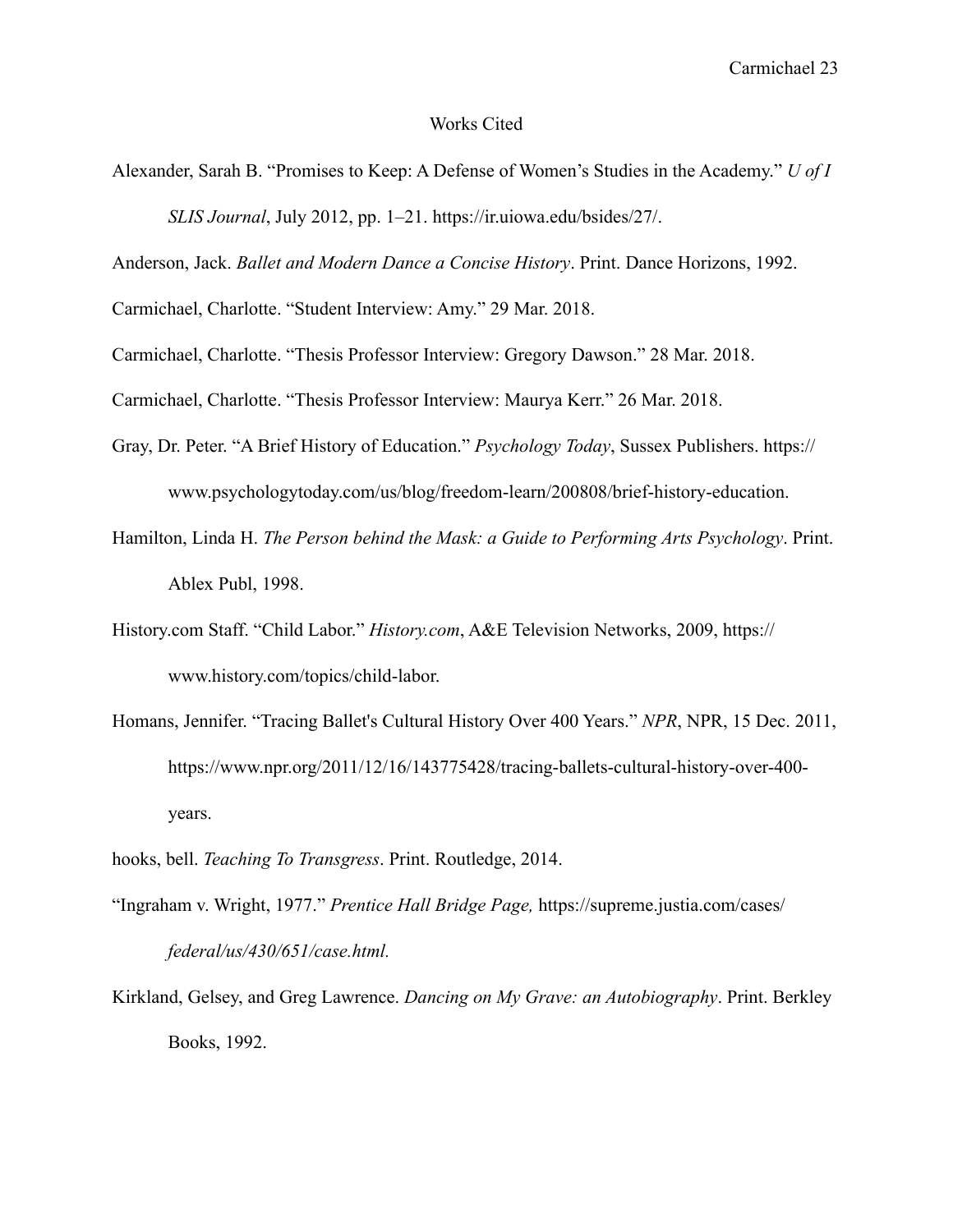- Maeroff, Gene I. "Corporal Punishment Ban in Schools Sought." *The New York Times*, The New York Times, 8 May 1972, https://www.nytimes.com/1972/05/08/archives/corporal punishment-ban-in-schools-sought.html.
- Newman, Simon. "Education in the Middle Ages." *Education in the Middle Ages, http:// www.thefinertimes.com/Middle-Ages/education-in-the-middle-ages.html.*
- Ordish, George, et al. "Origins of Agriculture." *Encyclopædia Britannica*, Encyclopædia Britannica, Inc., 10 Mar. 2017, https://www.britannica.com/topic/agriculture.
- Pogrebin, Robin. "Peter Martins Retires From New York City Ballet After Misconduct Allegations." *The New York Times*, The New York Times, 2 Jan. 2018, https:// www.nytimes.com/2018/02/15/arts/dance/peter-martins-ballet-investigation.html
- Rizvi, Fazal. "New Learning: A Charter for Change in Education." *New Learning: A Charter for Change in Education*, University of Illinois , education.illinois.edu/newlearning/global citizenship.html.
- Shafer, Leah, and Bari Walsh. "The Columbus Day Problem." *Harvard Graduate School of Education*, Harvard University, 5 Oct. 2015, www.gse.harvard.edu/news/uk/17/10/ columbus-day-problem.
- Van Rossum, J.H.A. "The Dance Teacher: The Ideal Case and Daily Reality." *Journal for the Education of the Gifted*, vol. 28, 2004, pp. 36–55, Web. "Ware v. Estes, 328 F. Supp. 657 (N.D. Tex. 1971)." *Justia Law.*
- Whitaker, W.G. (2005). Child labor in America: History, policy, and legislative issues. (RL31501) Washington, DC: Congressional Research Service, https:/